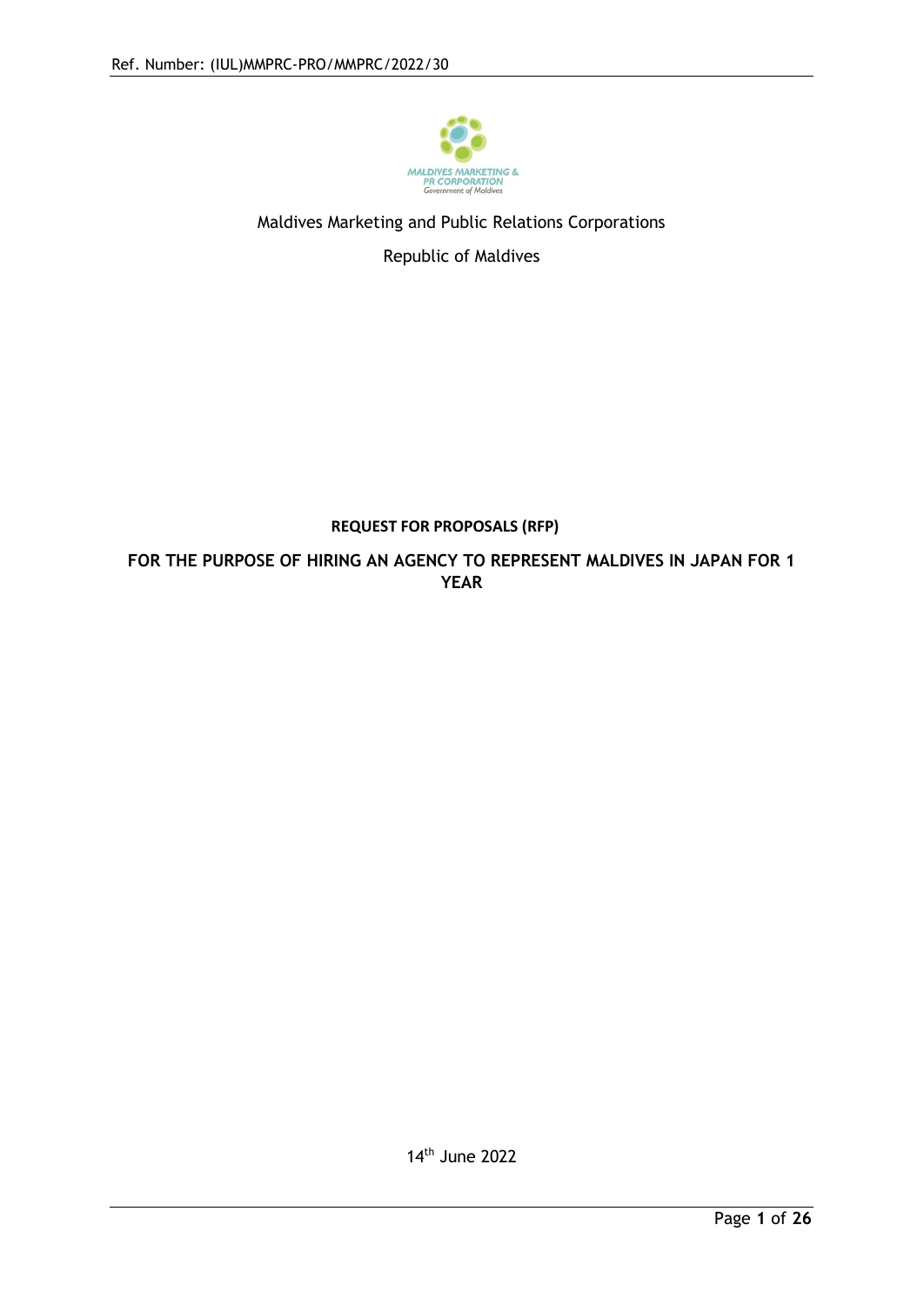| Section 1 - Instruction to Tenderers |                                                  |                                                                            |  |
|--------------------------------------|--------------------------------------------------|----------------------------------------------------------------------------|--|
| 1.                                   | General                                          |                                                                            |  |
| 1.1                                  | Announcement Number:                             | (IUL) MMPRC-PRO/MMPRC/2022/30                                              |  |
| 1.2                                  | 14 <sup>th</sup> June 2022<br>Announcement Date: |                                                                            |  |
| 1.3                                  | Project:                                         | HIRING AN AGENCY TO REPRESENT MALDIVES                                     |  |
|                                      |                                                  | IN JAPAN FOR 1 YEAR                                                        |  |
| 1.4                                  | Registration Deadline (Date                      | 23rd June 2022 via E-Mail, before 1400 hours                               |  |
|                                      | & Time)                                          | (MALDIVES LOCAL TIME)                                                      |  |
| 1.5                                  | Submission Deadline (Date                        | 05th July 2022 via E-Mail, before 1400 hours                               |  |
|                                      | & Time)                                          | (MALDIVES LOCAL TIME)                                                      |  |
| 1.6                                  | Contact Info                                     | Mr. Hassan Shaheel                                                         |  |
|                                      |                                                  | General Manager, Procurement                                               |  |
|                                      |                                                  | Maldives Marketing and Public Relations                                    |  |
|                                      |                                                  | Corporation                                                                |  |
|                                      |                                                  | H. Zonaria, 2nd Floor, Boduthakurufaanu                                    |  |
|                                      |                                                  | Magu, Male' Republic of Maldives                                           |  |
|                                      |                                                  | Telephone: +960 3323228 Email:                                             |  |
|                                      |                                                  | shaheel@visitmaldives.com                                                  |  |
|                                      |                                                  | procurement@visitmaldives.com                                              |  |
| 2.                                   | <b>Procedure of Tendering</b>                    |                                                                            |  |
| 2.1                                  | <b>Eligible Tenderers:</b>                       |                                                                            |  |
|                                      |                                                  | a) A Tenderer may be a sole proprietor, private entity, a registered       |  |
|                                      |                                                  | company or government-owned entity or any combination of them in           |  |
|                                      |                                                  | the form of a joint venture, under an existing agreement, or with the      |  |
|                                      |                                                  | intent to constitute a legally enforceable joint venture. If the           |  |
|                                      |                                                  | certificate is in other language, English translation should be            |  |
|                                      | provided and should be attested.                 |                                                                            |  |
|                                      |                                                  | b) The Bidder/Respondent should have at least 1 registered office in       |  |
|                                      | <b>JAPAN</b>                                     |                                                                            |  |
|                                      | C)                                               | The Bidder/Respondent should have a minimum of 20 percent of the           |  |
|                                      |                                                  | total 12 months retainer fee for the quoted price in their bank            |  |
|                                      | account.                                         |                                                                            |  |
| 2.2                                  | <b>Amendments to Tender Documents:</b>           |                                                                            |  |
|                                      |                                                  | (a) At any time prior to the deadline for submission of Tenders, MMPRC may |  |
|                                      |                                                  | amend the Tendering Document by issuing addenda.                           |  |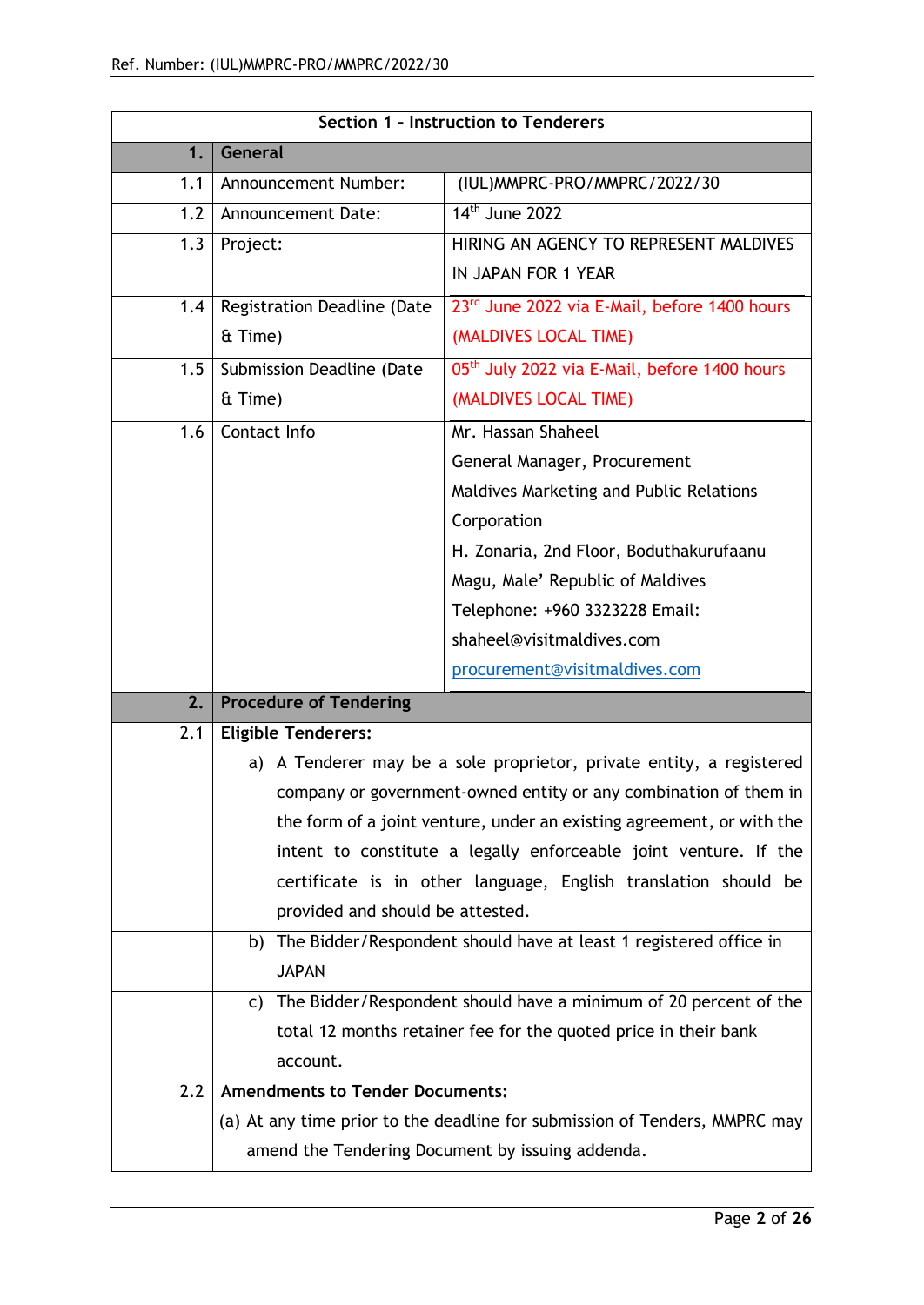|     | (b) Any addendum issued shall be part of the Tendering Document and shall           |
|-----|-------------------------------------------------------------------------------------|
|     | be communicated in writing to all who have obtained the Tendering                   |
|     | Document from MMPRC                                                                 |
|     | (c) To give prospective Tenderers reasonable time in which to take an               |
|     | addendum into account in preparing their Tenders, the Employer may, at              |
|     | its discretion, extend the deadline for the submission of Tenders                   |
| 2.3 | <b>Registration of Tenderers:</b>                                                   |
|     | To register please email with the following information to                          |
|     | procurement@visitmaldives.com by Thursday, 23 <sup>rd</sup> June 2022 before 1400   |
|     | hrs. (Maldives Local Time). (Only registered parties shall be eligible              |
|     | to submit the proposal.)                                                            |
|     | Company name:                                                                       |
|     | Contact person name:                                                                |
|     | Email:                                                                              |
|     |                                                                                     |
| 2.4 | Pre-bid meeting: Monday, 27th June 2022 at 1300hrs (Maldives Local                  |
|     | Time).                                                                              |
|     | Meeting link (Google Meet) will be shared via email with the registered             |
|     | tenderers only.                                                                     |
| 2.5 | Clarifications of Bidding document, project, scope of works:                        |
|     | Wednesday, 29 <sup>th</sup> June 2022 before 1400 hrs. (Maldives local time)        |
|     | Email: procurement@visitmaldives.com                                                |
|     | CC to shaheel@visitmaldives.com                                                     |
| 2.6 | <b>Submission of Tenders:</b>                                                       |
|     | Tenders must be received by MMPRC at the address or by email and no                 |
|     | later than the date and time mentioned below.                                       |
|     | Venue: Maldives Marketing & Public Relations Corporation, 2 <sup>nd</sup> Floor, H. |
|     | Zonaria, Male'                                                                      |
|     | Date: Tuesday, 05 <sup>th</sup> July 2022                                           |
|     | Time: Before 1400 hrs. (Maldives local time)                                        |
|     | Email: procurement@visitmaldives.com                                                |
|     | shaheel@visitmaldives.com                                                           |
| 2.7 | This RFP and all the entities participating in the Bid Process shall be             |
|     | governed by the laws of Maldives, without having regard to its principles of        |
|     | conflict of laws. Only the courts at Maldives shall have exclusive jurisdiction     |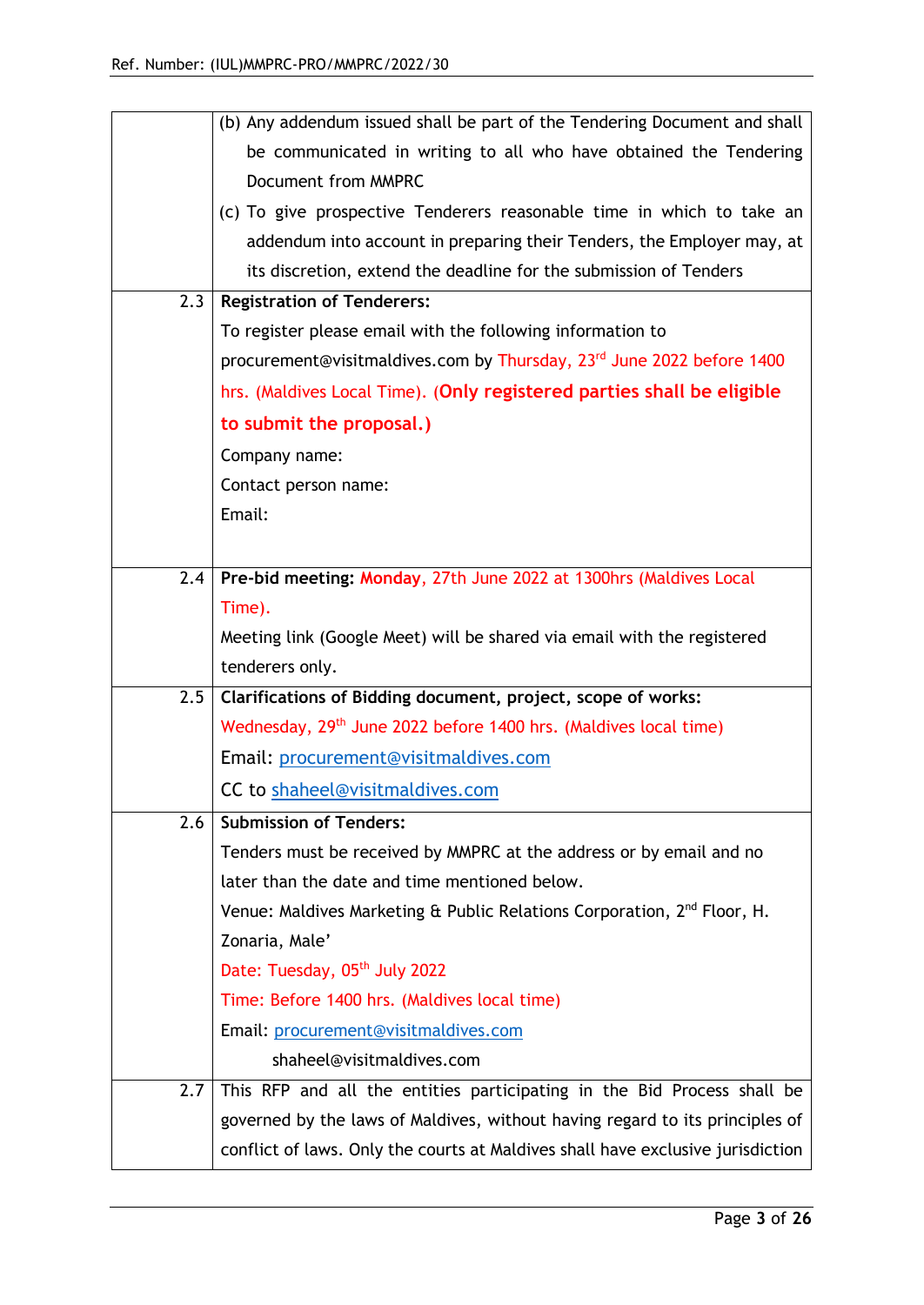|     | to entertain, hold trial, and adjudicate upon any dispute in relation to the                                                                                                |  |
|-----|-----------------------------------------------------------------------------------------------------------------------------------------------------------------------------|--|
|     | RFP, Bid Process or any other aspect in relation thereto.                                                                                                                   |  |
| 2.8 | Clear scanned documents must be provided. If it's not possible to read the                                                                                                  |  |
|     | scanned documents, the evaluation committee has the discretion to                                                                                                           |  |
|     | disqualify                                                                                                                                                                  |  |
| 3.  | <b>Preparation of Tenders</b>                                                                                                                                               |  |
| 3.1 | <b>Cost of Tendering:</b>                                                                                                                                                   |  |
|     | The Tenderer shall bear all costs associated with the preparation and                                                                                                       |  |
|     | submission of its Tender, and MMPRC shall in no case be responsible or liable                                                                                               |  |
|     | for those costs, regardless of the conduct or outcome of the tendering                                                                                                      |  |
|     | process.                                                                                                                                                                    |  |
| 3.2 | <b>Language of Tender:</b>                                                                                                                                                  |  |
|     | The Tender, as well as all correspondence and documents relating to the                                                                                                     |  |
|     | Tender exchanged by the Tenderer and MMPRC, shall be written in English                                                                                                     |  |
|     | Language. Supporting documents and printed literature that are part of the                                                                                                  |  |
|     | Tender may be in another language provided they are accompanied by an                                                                                                       |  |
|     | accurate translation of the relevant passages in English, in which case, for                                                                                                |  |
|     | purposes of interpretation of the Tender, such translation shall govern.                                                                                                    |  |
| 3.3 | Documents Comprising the Tender:                                                                                                                                            |  |
|     | (a) Cover Letter as per section 5                                                                                                                                           |  |
|     | The Tender proposal will be disqualified if the document is not<br>submitted with the Tender.                                                                               |  |
|     | (b) Copy of registration Certificate of Sole proprietorship / Partnership /<br>Company / Corporative Society<br>Tender proposal will not be eligible if the document is not |  |
|     | submitted with the Tender.                                                                                                                                                  |  |
|     | If certificates are in other language, English translation should be<br>provided and should be attested.                                                                    |  |
|     | (c) Profile of the Tenderer<br>Marks will be deducted if the document is not submitted or is not                                                                            |  |
|     | submitted as per the RFP.                                                                                                                                                   |  |
|     | Profile of the tenderer should include the following;<br>The organizational capacity and structure.                                                                         |  |
|     | Proposed account team (This team should consist of a<br>٠                                                                                                                   |  |
|     | dedicated account manager with minimum 2 years'                                                                                                                             |  |
|     | experience),                                                                                                                                                                |  |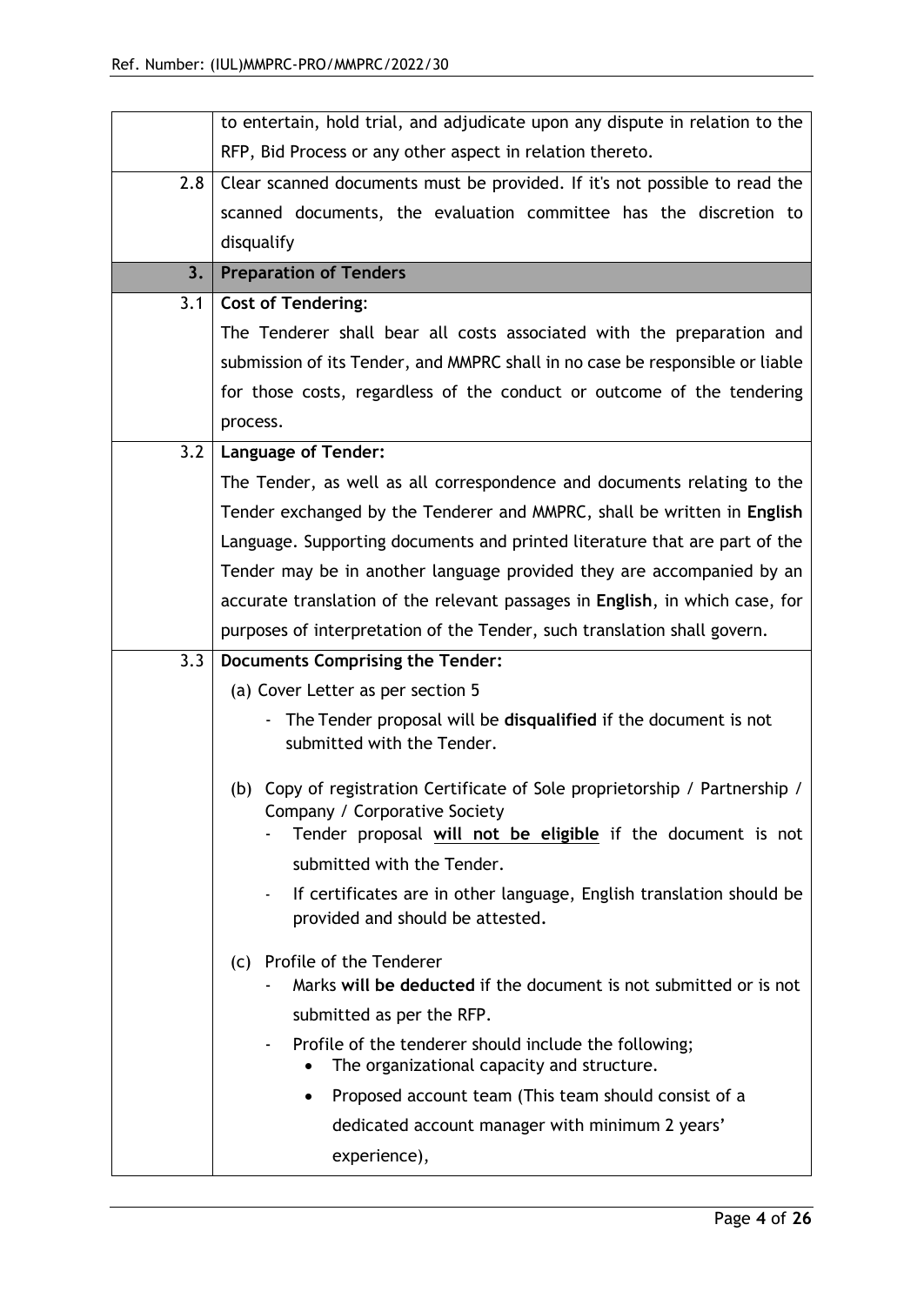| Number of years in operation<br>$\bullet$                                                                                        |
|----------------------------------------------------------------------------------------------------------------------------------|
| Location of office(s)                                                                                                            |
| Services offered directly by agency personnel                                                                                    |
| List of the current client list                                                                                                  |
| (d) Tax Registration Certificate                                                                                                 |
| Tender proposal will be disqualified if the document is not                                                                      |
| submitted with the Tender.                                                                                                       |
| In case if tax registration document is not available in Tenderer                                                                |
| country, please provide an official document stating which type                                                                  |
| of tax registration is provided in the Tenderer country.                                                                         |
| If certificates are in other language, English translation should be<br>-<br>provided and should be attested.                    |
| (e) Proof of financial capability (bank letter or bank statement)<br>Tender proposal will not be eligible if the document is not |
| submitted with the tender or if 20 percent of the total 12 months                                                                |
| retainer fee for the quoted price not available in their bank                                                                    |
| account.                                                                                                                         |
| Each Bidder/Respondent should submit proof of financial<br>٠                                                                     |
| capability by submitting one of the following documents;                                                                         |
| Bank reference letter. This letter should be in bank letterhead<br>➤                                                             |
| with authorized signature or bank stamp. The                                                                                     |
| Bidder/Respondent should have a minimum of 20 percent of                                                                         |
| the quoted price in their bank account and this should be also                                                                   |
| stated in the reference letter. If the letter is in any other                                                                    |
| language other than English, it should be translated $\alpha$                                                                    |
| attested with authorized signature or bank stamp.                                                                                |
| <b>OR</b>                                                                                                                        |
| Last 3 months' bank statement on the bank letterhead with<br>➤                                                                   |
| the authorized signature or the stamp. If the bank statement                                                                     |
| is in any other language other than English, it should be                                                                        |
| translated with authorized signature or bank stamp. The                                                                          |
| Bidder/Respondent should have a minimum of 20 percent of                                                                         |
| the quoted price in their bank account.                                                                                          |
|                                                                                                                                  |
| (f) Past experience                                                                                                              |
|                                                                                                                                  |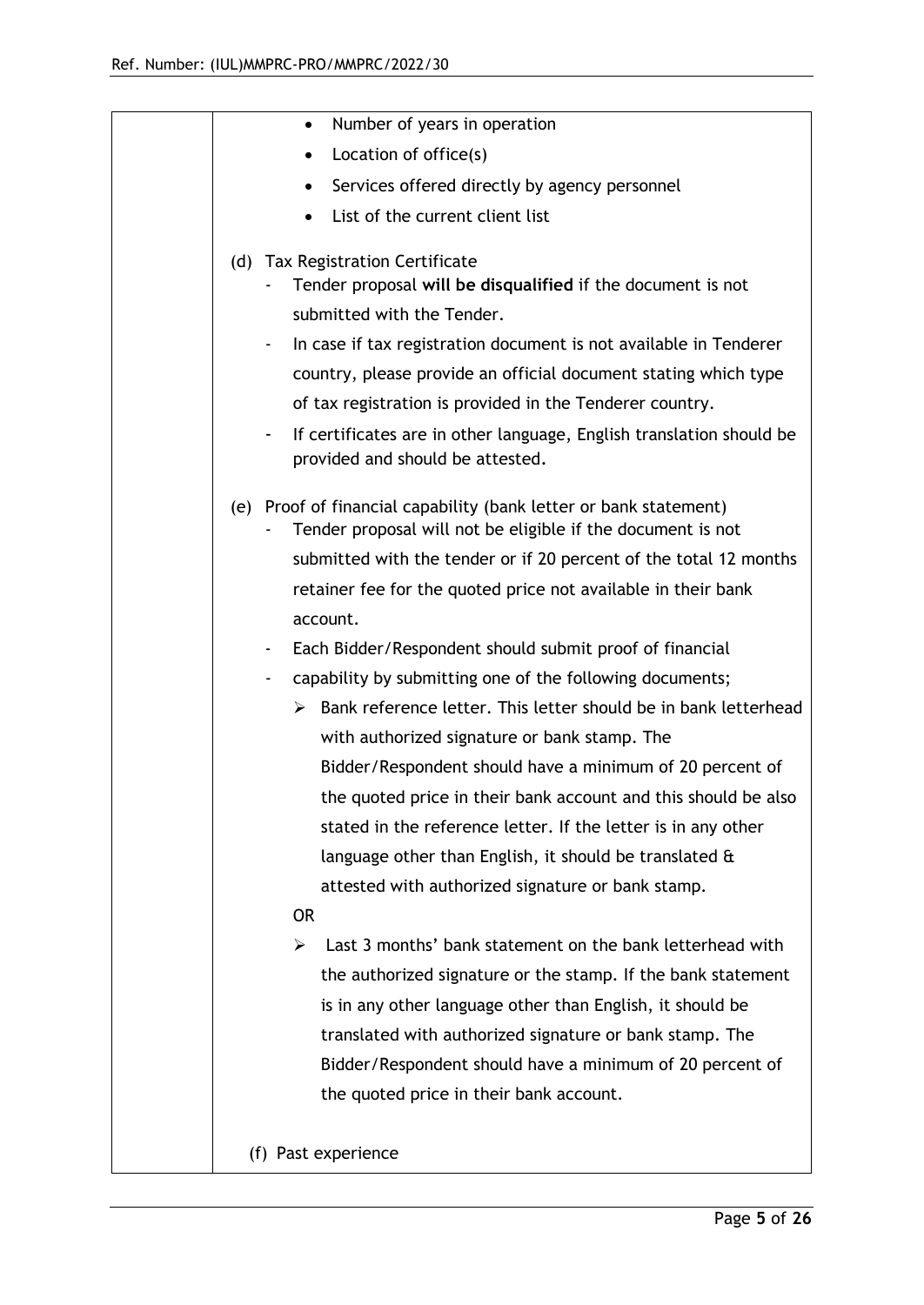|     | Tender Proposal will be disqualified if no past experience letter        |
|-----|--------------------------------------------------------------------------|
|     | or email is submitted.                                                   |
|     | Past experience should be work done within the past 5 years<br>٠         |
|     | The Letter or email should contain the contact details for further       |
|     | reference.                                                               |
|     | The letters or email should clearly mention the type of work             |
|     | undertaken for the clients.                                              |
|     | Work order forms, agreements or award letters will not be<br>٠           |
|     | considered as past experience letters.                                   |
|     | (g) Letter indicating authorized signatory to sign the tender documents. |
|     | Tender proposal will be disqualified if the document is not              |
|     | submitted with the Tender                                                |
|     | (h) A proof of Familiarity with Maldives as a tourist destination        |
|     | Marks will be deducted if the document is not submitted or is            |
|     | not submitted as per the RFP                                             |
|     | This document should include below information but not limited;          |
|     | A tourist destination<br>$\bullet$                                       |
|     | USPs aspiring to the target<br>$\bullet$                                 |
|     | JAPAN Market performance to Maldives                                     |
|     | Major tour operators selling Maldives                                    |
|     | (i) A proof of familiarity with JAPAN market                             |
|     | Marks will be deducted if the document is not submitted or is            |
|     | not submitted as per the RFP                                             |
|     | This document should include below information but not limited;          |
|     | Proof of extensive knowledge of JAPAN and including                      |
|     | outbound travel,                                                         |
|     | JAPAN travel trade and media landscape                                   |
|     | Competitor analysis and                                                  |
|     | Economic outlook.<br>٠                                                   |
| 3.4 | <b>Period of Validity of Tender:</b>                                     |
|     | (a) Tenders shall remain valid for 90 calendar days after the Tender     |
|     | submission deadline date prescribed by MMPRC. A Tender valid for a       |
|     | shorter period shall be disqualified by MMPRC in the evaluation process. |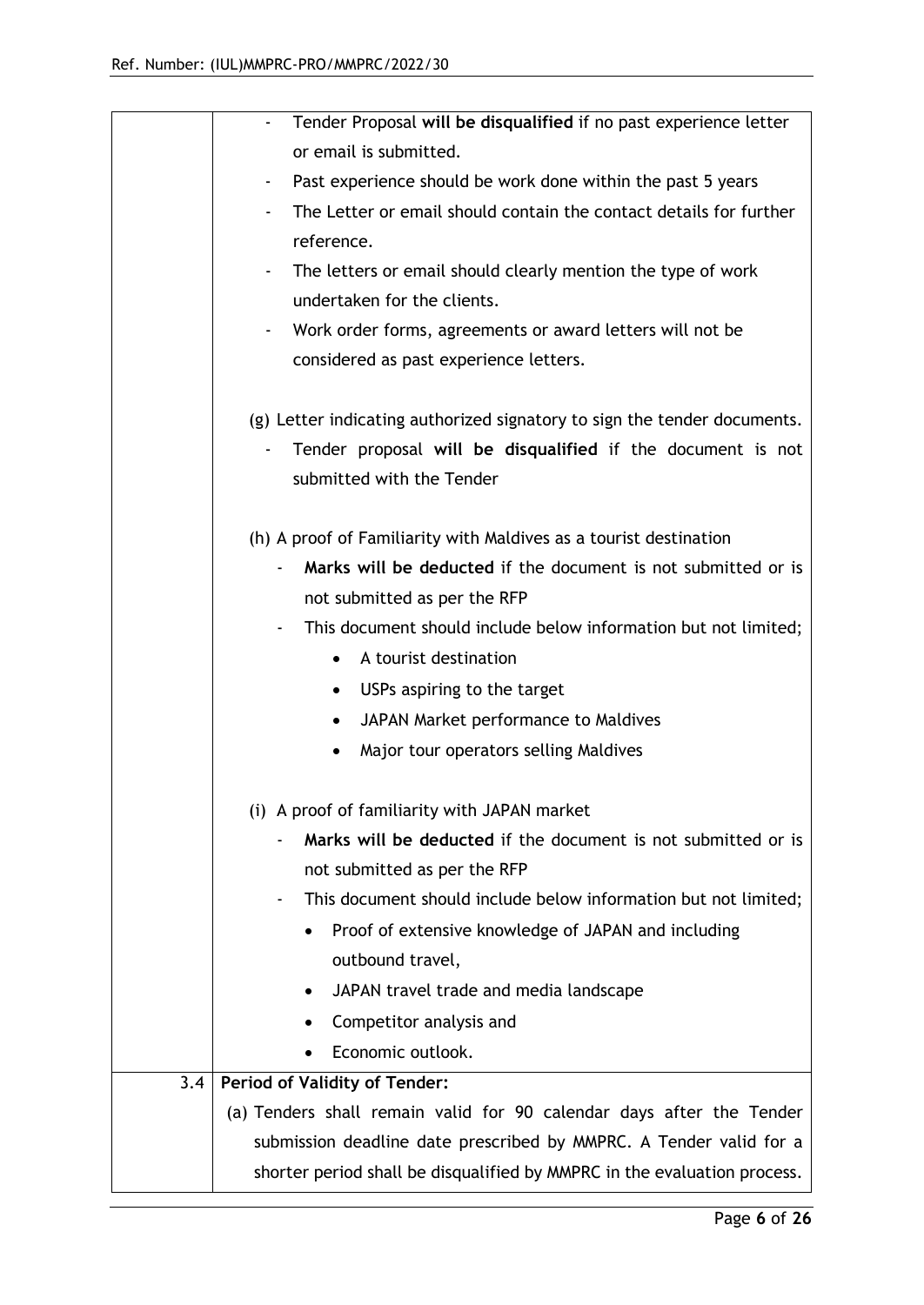|     | (b) In exceptional circumstances, prior to the expiration of the Tender         |
|-----|---------------------------------------------------------------------------------|
|     | validity period, MMPRC may request Tenderers to extend the period of            |
|     | validity of their Tenders. The request and the responses shall be made          |
|     | in writing.                                                                     |
| 3.5 | Tender Security (If required): Not Applicable                                   |
| 3.6 | <b>Format of Signing of Tender:</b>                                             |
|     | The Tenderer shall prepare one original of the documents comprising the         |
|     | Tender as described in Clause 3.3, and clearly mark it "Original". Alternative  |
|     | Tenders, if permitted in accordance with clause 3.10, shall be clearly          |
|     | marked "Alternative".                                                           |
| 3.7 | <b>Budget</b>                                                                   |
|     | a) Monthly Retainer Fee                                                         |
|     | The budget allocated for this project is 4,160.00 (US Dollar Four Thousand      |
|     | One Hundred and Sixty only subjected 10% WITHHOLDING TAX) as a monthly          |
|     | retainer. If the retainer fee quoted by the bidder exceeds allocated budget,    |
|     | MMPRC Evaluation Committee has the discretion to disqualify the proposal        |
|     | during evaluation.                                                              |
|     | The monthly retainer fee quoted should include all the administrative costs,    |
|     | media monitoring costs, general crisis management costs and should cover        |
|     | all the works as per the scope of works provided with this RFP. MMPRC will      |
|     | not be liable to make any additional payments relating to any of the services   |
|     | mentioned in the scope of work other than the quoted monthly retainer fee.      |
|     | General crisis management should include daily media monitoring and             |
|     | proactive timely reporting in cases of concern within the current scope and     |
|     | retainer fee.                                                                   |
|     | b) Major Crisis Management Fee                                                  |
|     | In the event of a major crisis which requires extensive hours of additional     |
|     | work, it can be invoiced separately with prior written approval from MMPRC.     |
|     | For major crisis, the charge per hour should be stated clearly in the proposal. |
|     |                                                                                 |
|     | c) Variable Costs                                                               |
|     | The bidder should include an estimate of the variable costs regularly           |
|     | incurring in the normal course of business, such as local transportation,       |
|     | postage/communications expenses, telecommunication costs relating to            |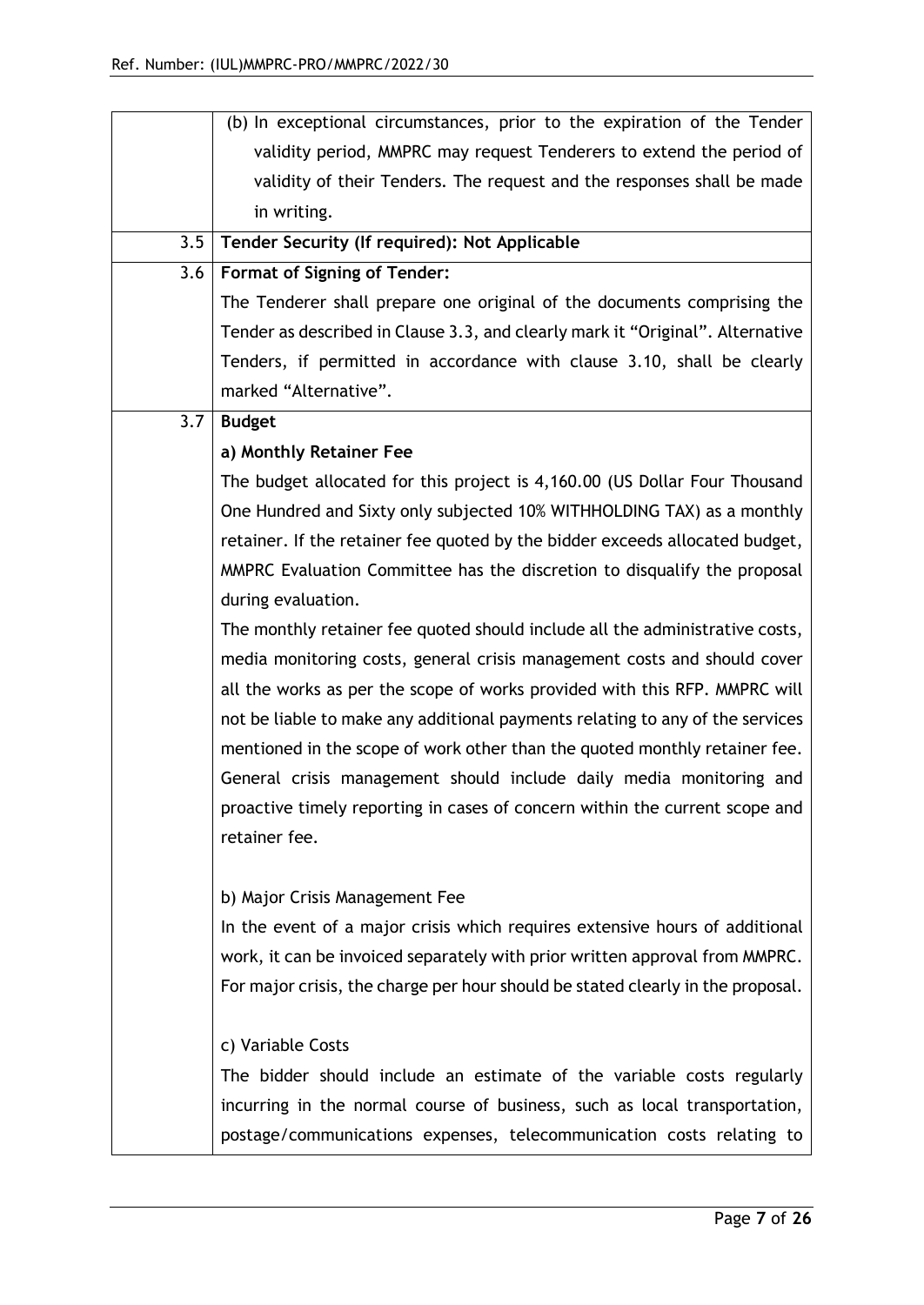|      | media coordination, stationary costs, directly related to the PR and trade     |  |  |
|------|--------------------------------------------------------------------------------|--|--|
|      | activities for MMPRC.                                                          |  |  |
|      | Variable costs should explicitly be agreed upon between the contractor and     |  |  |
|      | MMPRC in advance and hence will be allotted or budgeted by MMPRC. In           |  |  |
|      | addition, this contractor should be willing to bear the payments on behalf of  |  |  |
|      | MMPRC (with prior approval) for the events organized by the corporation.       |  |  |
|      | The expenses for such services and activities can be invoiced in the following |  |  |
|      | month with the retainer fee. The selected contractor will be compensated       |  |  |
|      | for its services by MMPRC upon an agreed schedule of payments including        |  |  |
|      | pre-approved and out of pocket expenses. Invoices will be paid on a monthly    |  |  |
|      | basis following MMPRC receipt and approval of the monthly status report and    |  |  |
|      | appropriate supporting documentation.                                          |  |  |
|      |                                                                                |  |  |
|      | In case if urgent payments are required to be made, the selected party         |  |  |
|      | should be able to make the payment on behalf of MMPRC and MMPRC will           |  |  |
|      | reimburse the amount upon prior written approval.                              |  |  |
| 3.8  | <b>Contract Period</b>                                                         |  |  |
|      | The contract period will be 01 year with possibility of extension, if the      |  |  |
|      | work conducted by the selected party meets the expectations of MMPRC. In       |  |  |
|      | case if the contract is renewed by MMPRC, the monthly retainer fee can be      |  |  |
|      | increased by a maximum of 20% of the existing contract price depending on      |  |  |
|      | the changes in the "Scope of the Work' proposed.                               |  |  |
|      |                                                                                |  |  |
| 3.9  | <b>Taxes</b>                                                                   |  |  |
|      | a) Local Bidders shall quote the prices inclusive of GST                       |  |  |
|      | b) Pursuant to section 55 (a) of the Maldives Income Tax Act, all              |  |  |
|      | international bidders are subject to a 10% withholding tax deduction           |  |  |
|      | from the invoice total amount.                                                 |  |  |
| 3.10 | <b>Alternative Tenders:</b>                                                    |  |  |
|      | It is permitted to submit Alternative Tenders.                                 |  |  |
| 3.11 | <b>Conflict of Interest:</b>                                                   |  |  |
|      | A Tenderer shall not have a conflict of interest. All Tenderers found to       |  |  |
|      | have a conflict of interest shall be disqualified. A Tenderer may be           |  |  |
|      | considered to have a conflict of interest with one or more parties in this     |  |  |
|      | tendering process, if:                                                         |  |  |
|      | (a) they have a controlling partner in common; or                              |  |  |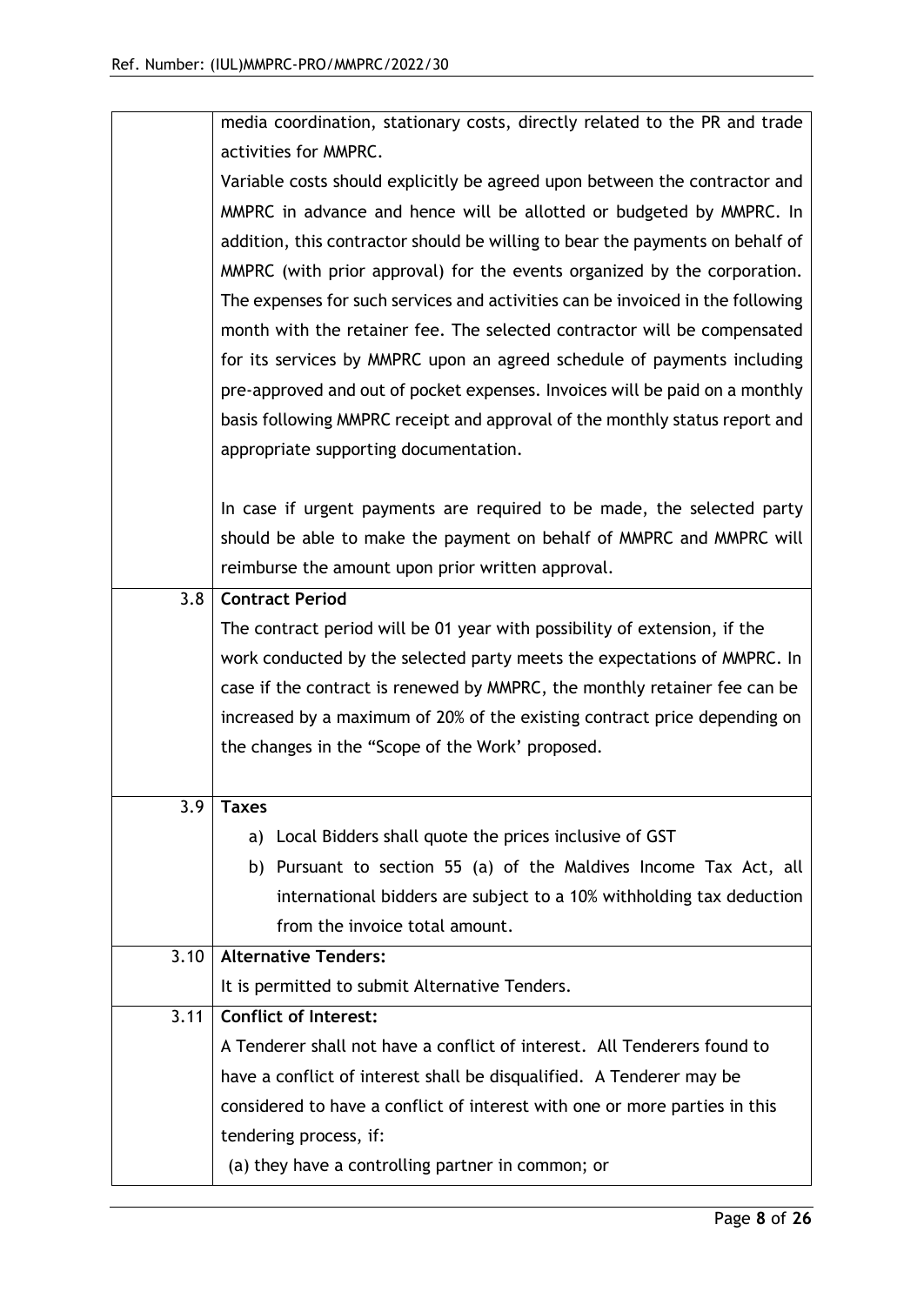|      | (b) they receive or have received any direct or indirect subsidy from any      |
|------|--------------------------------------------------------------------------------|
|      | of them; or                                                                    |
|      | (c) they have the same legal representative for purposes of this Tender; or    |
|      | (d) they have a relationship with each other, directly or through common       |
|      | third parties, that puts them in a position to have access to                  |
|      | information about or influence on the Tender of another Tenderer, or           |
|      | influence the decisions of the Employer regarding this tendering               |
|      | process; or                                                                    |
|      | (e) a Tenderer participates in more than one Tender in this tendering          |
|      | process. Participation by a Tenderer in more than one Tender will              |
|      | result in the disqualification of all Tenders in which the party is            |
|      | involved. However, this does not limit the inclusion of the same               |
|      | subcontractor in more than one Tender; or                                      |
|      | (f) a Tenderer or any of its affiliates participated as a consultant in the    |
|      | preparation of the design or technical specifications of the contract          |
|      | that is the subject of the Tender; or                                          |
|      | (g) a Tenderer, or any of its affiliates has been hired (or is proposed to be  |
|      | hired) by MMPRC.                                                               |
| 3.12 | The Bidder shall not engage in corrupt or fraudulent practices in the          |
|      | preparation or lodgment of a Bid. The Bidder shall not have any commercial     |
|      | mutual benefits with other Bidder(s) submitting the Bids on the date of        |
|      | submission of the Bid.                                                         |
| 3.13 | Authorization:                                                                 |
|      | The original and the Alternative Tender shall be signed by a person duly       |
|      | authorized to sign on behalf of the Tenderer. This authorization shall consist |
|      | of a written confirmation and shall be attached to the Tender. The name        |
|      | and position held by each person signing the authorization must be typed or    |
|      | printed below the signature.                                                   |
| 4.   | <b>Submission and Opening of Tenders</b>                                       |
| 4.1  | <b>Sealing of Tenders:</b>                                                     |
| 4.2  | <b>Deadline for Submission of Tenders:</b>                                     |
|      | Tenders must be received by MMPRC at the address or by email and no<br>(a)     |
|      | later than the date and time mentioned in clause 2.6 of this document.         |
|      | (b) MMPRC may, at its discretion, extend the deadline for the submission of    |
|      | Tenders by amending the Tendering Document, in which case all rights           |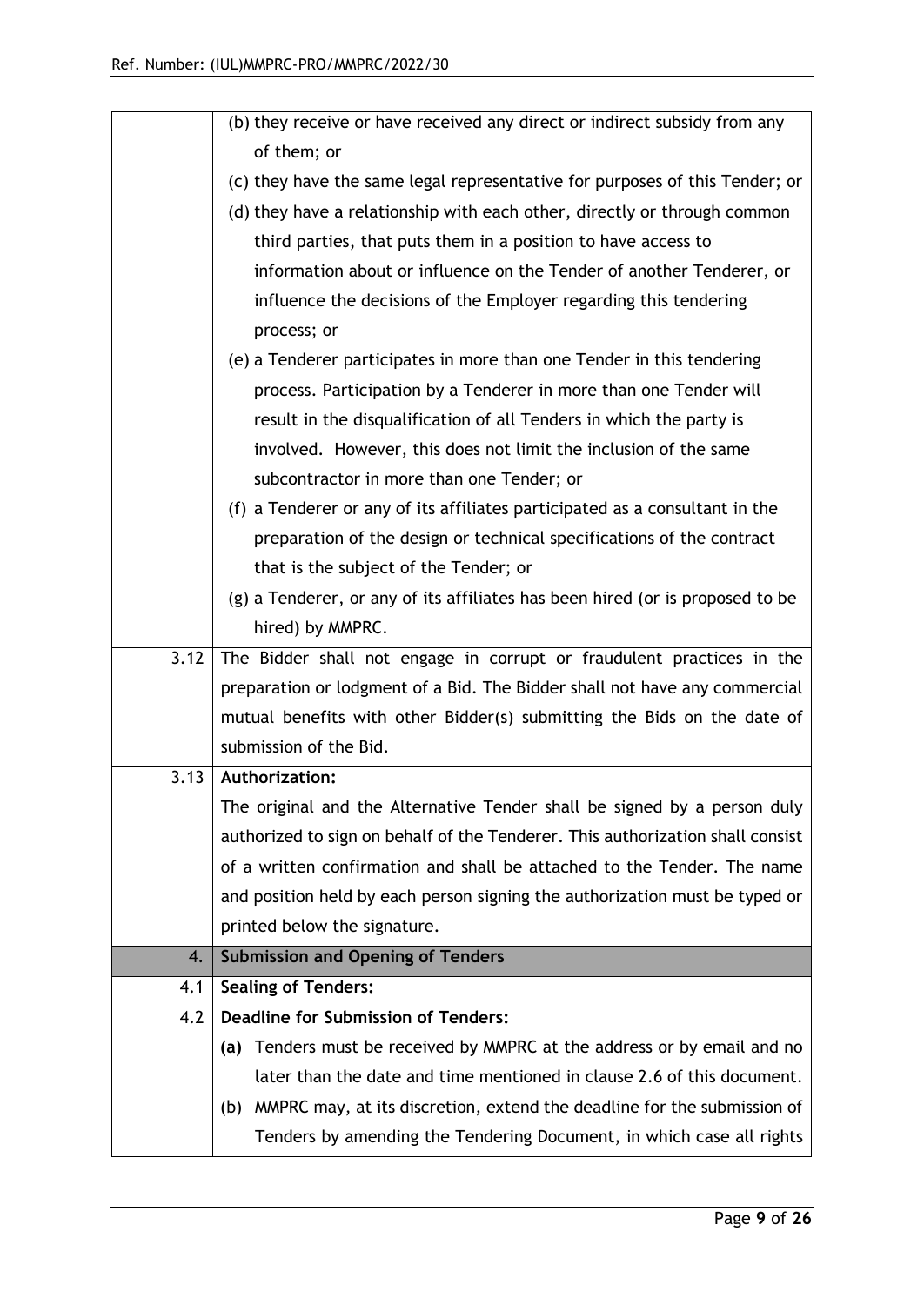|     | and obligations of the MMPRC and Tenderers previously subject to the          |
|-----|-------------------------------------------------------------------------------|
|     | deadline shall thereafter be subject to the deadline as extended.             |
| 4.3 | <b>Late Tender:</b>                                                           |
|     | MMPRC shall not consider any Tender that arrives after the deadline for       |
|     | submission of Tenders, in accordance with clause 4.2. Any Tender received     |
|     | by MMPRC after the deadline for submission of Tenders shall be declared       |
|     | late, rejected, and returned unopened to the Tenderer.                        |
| 4.4 | <b>Best Value Selection and Negotiation</b>                                   |
|     | MMPRC may select the response(s) which demonstrates the best overall          |
|     | value, including proposed alternatives that will achieve the goals of         |
|     | MMPRC. MMPRC and a selected bidder may negotiate a change in element          |
|     | of contract performance or cost identified in the original proposal or the    |
|     | selected bidder's response which results in lower costs or more cost          |
|     | effective or better value than was presented in the selected bidder's         |
|     | original value.                                                               |
| 5.  | <b>Evaluation</b>                                                             |
| 5.1 | The tender evaluations will be carried out as per the evaluation criteria     |
|     | stated under Section 2 of this document. No other evaluation criteria or      |
|     | methodologies shall be permitted.                                             |
| 5.2 | To assist in the examination, evaluation, and comparison of Bids, MMPRC       |
|     | may, at its discretion, ask any Bidder for clarification of its Bid. The      |
|     | request for clarification and the response shall be in writing, but no change |
|     | in the price or substance of the Bid shall be sought, offered, or permitted   |
|     | except as required to confirm the correction of arithmetic errors             |
|     | discovered by MMPRC in the evaluation of the Bids.                            |
| 5.3 | From the Bid Due Date until the issue of the Letter of Award, if any Bidder   |
|     | wishes to contact MMPRC on any matter related to the Bid or the Bid           |
|     | Process, it should be done in writing.                                        |
| 5.4 | Any effort on the part of the Bidders to influence MMPRC in the               |
|     | examination, evaluation, ranking of Bids may result in the rejection of the   |
|     | respective Bidder's Bid.                                                      |
| 6.  | <b>Tender Security and Performance Guaranty (Not applicable)</b>              |
| 7.  | Advance Payment - (Not applicable)                                            |
|     | <b>Advance Payment Guaranty (Not applicable)</b>                              |
| 8   | <b>Penalty &amp; Contract Termination</b>                                     |
| 8.1 | Penalty:                                                                      |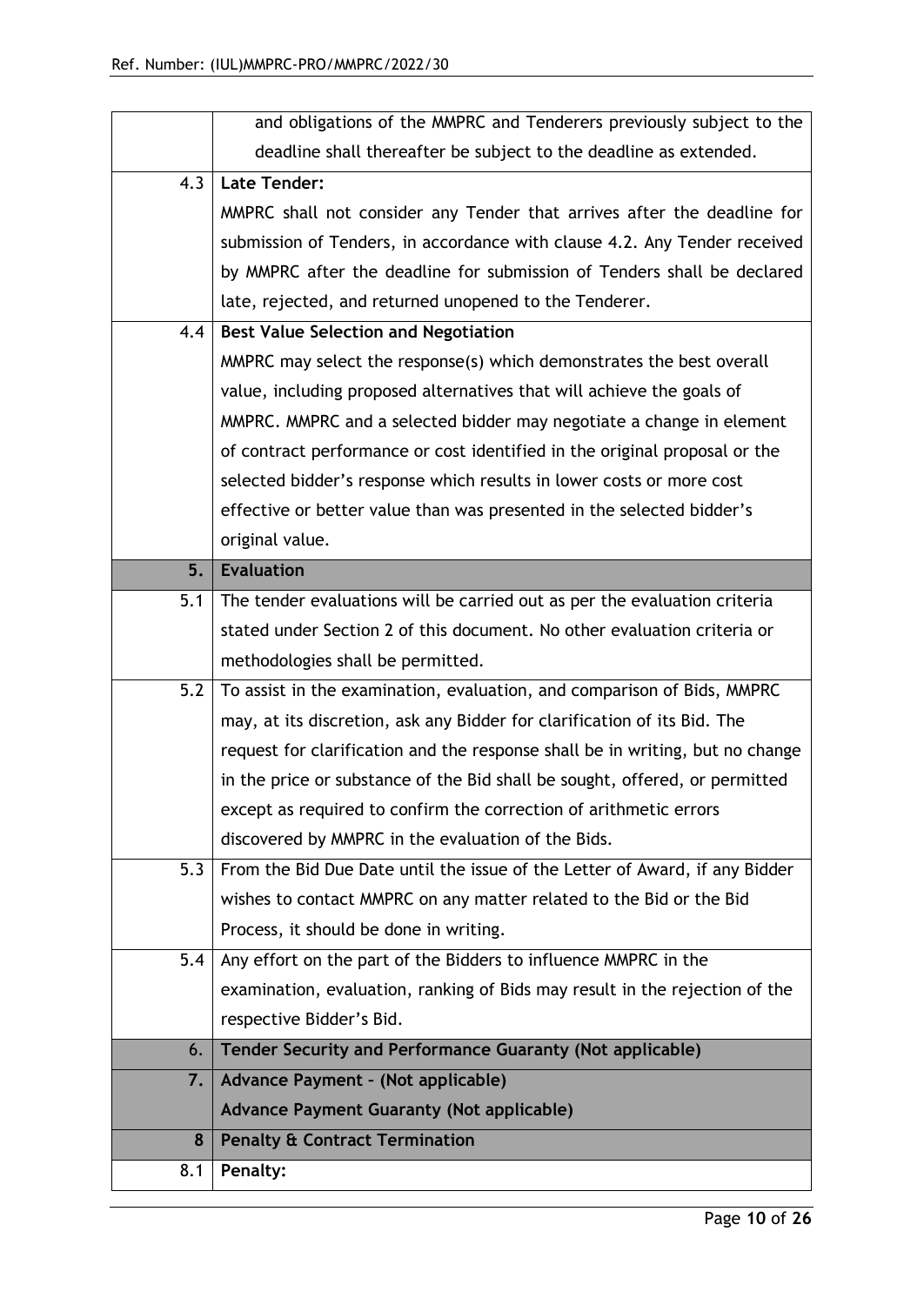|                                                                                                                                                                                                             | MMPRC shall have the right to withhold any payment of the Contract Price,<br>if the Selected party fails to deliver any Works in accordance with the terms<br>of the Agreement. |                                                            |              |
|-------------------------------------------------------------------------------------------------------------------------------------------------------------------------------------------------------------|---------------------------------------------------------------------------------------------------------------------------------------------------------------------------------|------------------------------------------------------------|--------------|
| 8.2                                                                                                                                                                                                         | <b>Contract Termination:</b>                                                                                                                                                    |                                                            |              |
| If the Selected Party fails to carry out any obligation under the Agreement,<br>MMPRC may by notice require the Contractor to make good the failure and<br>to remedy it within a specified reasonable time. |                                                                                                                                                                                 |                                                            |              |
|                                                                                                                                                                                                             |                                                                                                                                                                                 | Section 2 - Evaluation Criteria                            |              |
| Area                                                                                                                                                                                                        |                                                                                                                                                                                 | <b>Details</b>                                             | <b>Marks</b> |
| <b>Retainer Fee</b>                                                                                                                                                                                         |                                                                                                                                                                                 | The Bid proposing the lowest "Retainer Fee" shall          | 30           |
|                                                                                                                                                                                                             |                                                                                                                                                                                 | receive a maximum score of Thirty (30) marks, and          |              |
|                                                                                                                                                                                                             |                                                                                                                                                                                 | marks will be allocated to other Bids according to pro-    |              |
|                                                                                                                                                                                                             |                                                                                                                                                                                 | rata basis. The retainer fee quoted should include         |              |
|                                                                                                                                                                                                             |                                                                                                                                                                                 | general crisis management.                                 |              |
| <b>Major Crisis</b>                                                                                                                                                                                         |                                                                                                                                                                                 | For major crisis, the charge per hour should be stated     | 10           |
| Management                                                                                                                                                                                                  |                                                                                                                                                                                 | in the proposal.                                           |              |
| Fee                                                                                                                                                                                                         |                                                                                                                                                                                 | <b>The</b><br>Bid<br>proposing the lowest "Major<br>Crisis |              |
|                                                                                                                                                                                                             |                                                                                                                                                                                 | Management Fee" shall receive a maximum score of           |              |
|                                                                                                                                                                                                             |                                                                                                                                                                                 | Ten (10) marks, and marks will be allocated to other       |              |
|                                                                                                                                                                                                             |                                                                                                                                                                                 | Bids according to pro-rata basis.                          |              |
| Familiarity                                                                                                                                                                                                 |                                                                                                                                                                                 | Marks will be given considering the below-mentioned        | 20           |
| with Maldives                                                                                                                                                                                               |                                                                                                                                                                                 | points in the report submitted.                            |              |
| as a tourist                                                                                                                                                                                                |                                                                                                                                                                                 | 1. A tourist destination                                   |              |
| destination                                                                                                                                                                                                 |                                                                                                                                                                                 | 2. USPs aspiring to the target                             |              |
|                                                                                                                                                                                                             |                                                                                                                                                                                 | 3. JAPAN Market performance to Maldives                    |              |
|                                                                                                                                                                                                             |                                                                                                                                                                                 | 4. Major tour operators selling Maldives                   |              |
| Familiarity                                                                                                                                                                                                 |                                                                                                                                                                                 | Marks will be given considering the below- mentioned       | 20           |
| with the JAPAN                                                                                                                                                                                              |                                                                                                                                                                                 | points in the report submitted.                            |              |
| market.                                                                                                                                                                                                     |                                                                                                                                                                                 | 1. Proof of extensive knowledge of JAPAN and               |              |
|                                                                                                                                                                                                             |                                                                                                                                                                                 | including outbound travel,                                 |              |
|                                                                                                                                                                                                             |                                                                                                                                                                                 | 2. JAPAN travel trade and media landscape                  |              |
|                                                                                                                                                                                                             |                                                                                                                                                                                 | 3. Competitor analysis and                                 |              |
|                                                                                                                                                                                                             |                                                                                                                                                                                 | 4. Economic outlook.                                       |              |
| Company                                                                                                                                                                                                     |                                                                                                                                                                                 | Marks will be given considering the below mentioned        | 10           |
| Profile                                                                                                                                                                                                     |                                                                                                                                                                                 | points;                                                    |              |
|                                                                                                                                                                                                             |                                                                                                                                                                                 | The organizational capacity and structure.<br>a)           |              |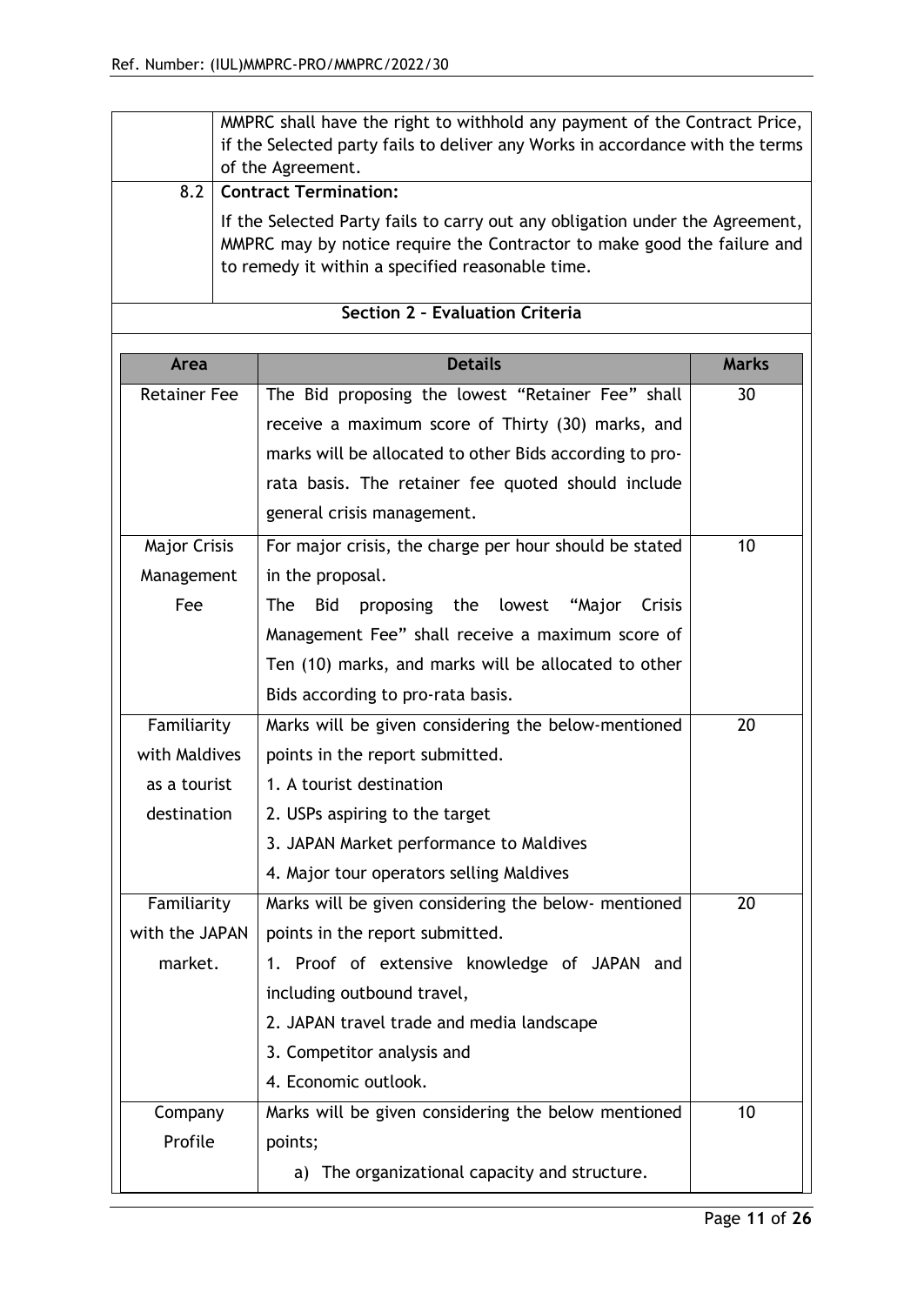|            | b) Proposed account team (This team should            |     |
|------------|-------------------------------------------------------|-----|
|            | consist of a dedicated account manager with           |     |
|            | minimum 2 years' experience),                         |     |
|            | c) Number of years in operation                       |     |
|            | Location of office(s)<br>d)                           |     |
|            | e) Services offered directly by agency personnel      |     |
|            | f) List of the current client list                    |     |
| Past       | Marks for experience with related works will be given | 10  |
| Experience | as mentioned below.                                   |     |
|            | 3 letters: 10 marks<br>a)                             |     |
|            | 2 letters: 6 marks<br>b)                              |     |
|            | 1 letter: 3 marks<br>C)                               |     |
|            | Marks will be awarded based on the work mentioned in  |     |
|            | the reference letters or emails and their relatedness |     |
|            | to the scope of work mentioned in the RFP.            |     |
|            |                                                       |     |
|            | If the Tenderer/respondent has worked with MMPRC      |     |
|            | and if the performance is found to be unsatisfactory, |     |
|            | then marks will be deducted.                          |     |
|            | <b>TOTAL</b>                                          | 100 |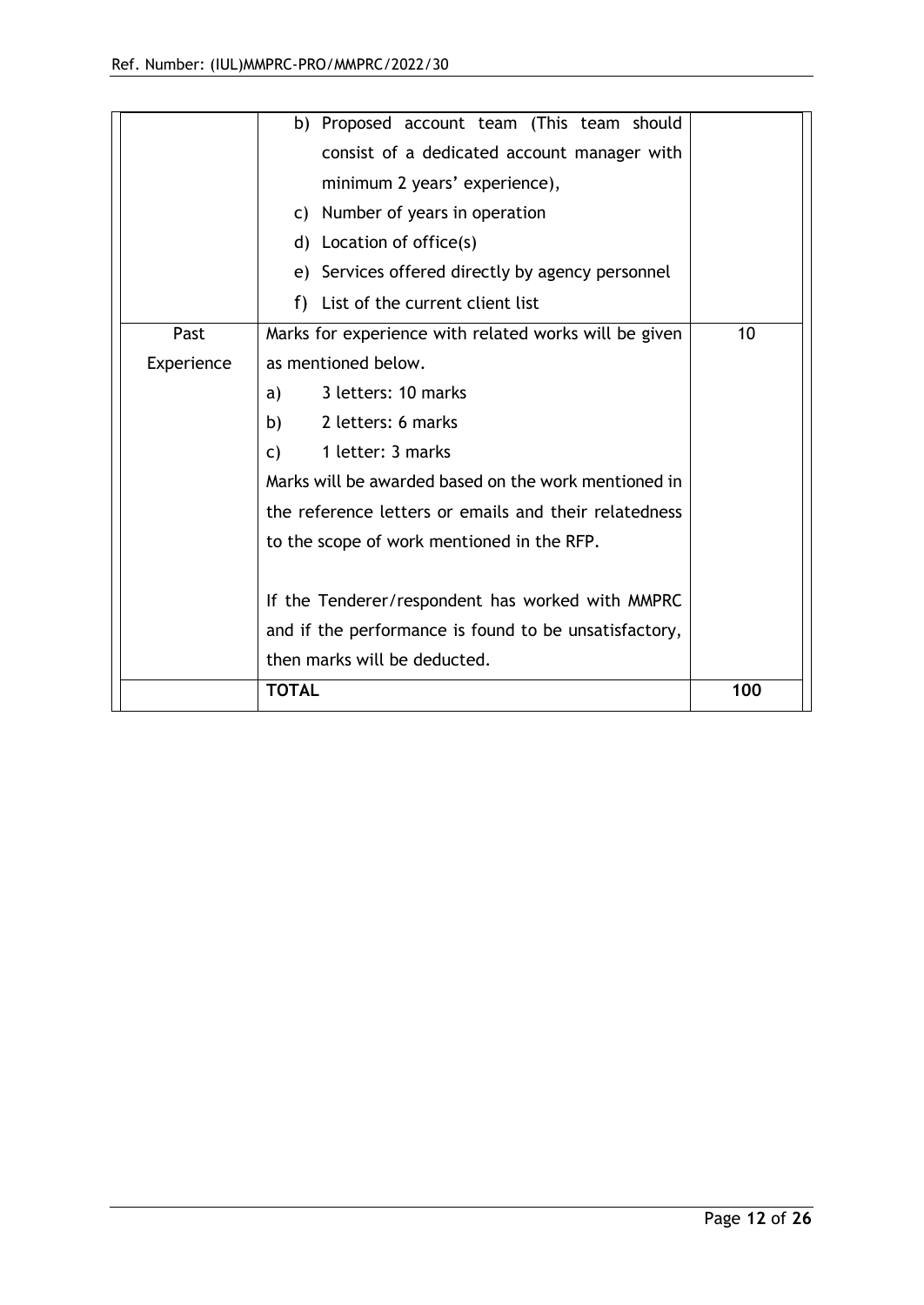| Section 3 - Scope of Work |                                                                           |  |
|---------------------------|---------------------------------------------------------------------------|--|
| <b>Scope of Work</b>      |                                                                           |  |
| 1.                        | Work in close collaboration with MMPRC to achieve the strategic           |  |
|                           | marketing objectives for the respective target market derived from the    |  |
|                           | key global marketing objectives of the destination which are to           |  |
|                           | Increase arrival to achieve the organizational strategic goal.<br>a)      |  |
|                           | b) Re-orient the perception of Maldives solely as a honeymoon, luxury     |  |
|                           | destination.                                                              |  |
|                           | c) Increase the benefits of tourism to the community through greater      |  |
|                           | emphasis on experiential tourism.                                         |  |
|                           | d) Maintain tourism sustainability: Increase yield by stimulating         |  |
|                           | balanced incremental growth that delivers the greatest economic           |  |
|                           | impact through programs/activities that focus on;                         |  |
|                           | Sustaining growing visitor volume                                         |  |
|                           | Increasing spending (through design of wholesome tourist                  |  |
|                           | experiences)                                                              |  |
|                           | Extending length of stay<br>٠                                             |  |
|                           | Increasing visit frequency and visitor retention                          |  |
|                           | Reducing the gap between seasonal highs and lows                          |  |
|                           | Encouraging travel to various atolls/regions                              |  |
| 2.                        | Assist MMPRC to utilize various marketing tactics in the target           |  |
|                           | market to achieve the marketing strategies.                               |  |
|                           |                                                                           |  |
|                           | 2.1 Promote Maldives as a premier luxury destination with various options |  |
|                           | to experience it.                                                         |  |
|                           | a) Promoting and maintaining the image of the Maldives around the         |  |
|                           | globe as a premium luxury beach destination                               |  |
|                           | b) Promote the affordable options of Maldives.                            |  |
|                           | c) Promote Brand Maldives under one umbrella.                             |  |
|                           | d) Communicate various options to experience the Maldives under the       |  |
|                           | unified umbrella of Brand Maldives which includes resorts,                |  |
|                           | guesthouses, and safaris.                                                 |  |
|                           | e) Communicate specific features of regional destinations including       |  |
|                           | specific atolls and islands to include resorts and guesthouses.           |  |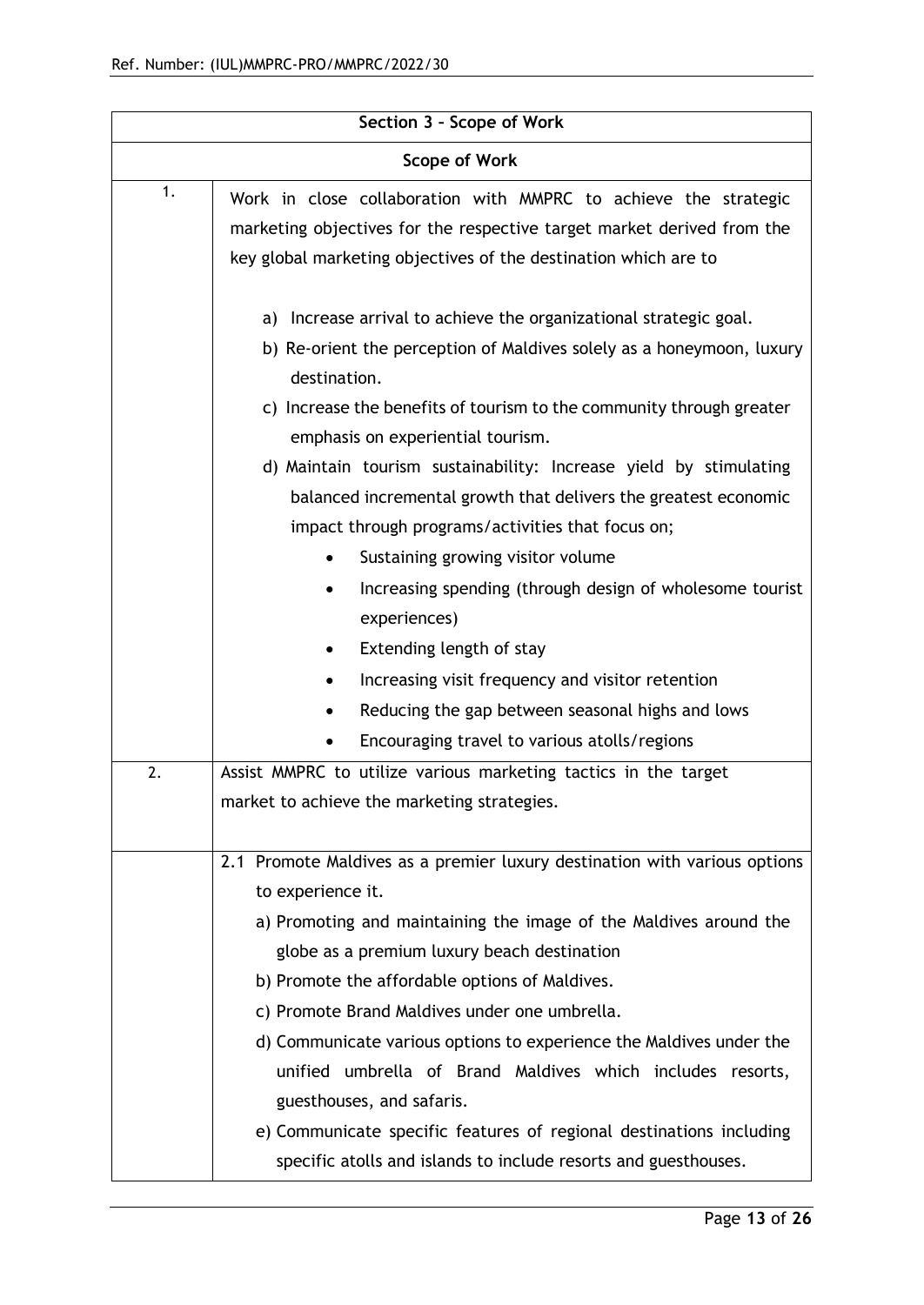|  | 2.2 Promote Maldives as a safe tourist destination                       |
|--|--------------------------------------------------------------------------|
|  | a) Continue to promote the Maldives as one of the safest destinations in |
|  | the world due to its geography.                                          |
|  | b) One-island-one-resort, guesthouse islands, safaris.                   |
|  | c) Safety measures in place                                              |
|  | d) Control of infection rates (when that happens)                        |
|  | 2.3 Promote the diverse experiences offered (not just a honeymoon        |
|  | destination)                                                             |
|  | a) Promote diverse holiday experiences in Maldives under one             |
|  | umbrella. Focus on nature; preservation, beaches, reefs and other        |
|  | natural attractions such as mangroves.                                   |
|  | b) Communicate various experiences, nature, cuisine, culture, diving,    |
|  | beaches, MICE.                                                           |
|  | c) Greater focus on various types of resorts; luxury, fun and adventure, |
|  | family.                                                                  |
|  |                                                                          |
|  | 2.4 Build and establish image of the Maldives as a top of the mind       |
|  | destination in target markets                                            |
|  | a) Strategically target individual markets to raise awareness and raise  |
|  | the Maldives as the top of the mind destination. (measurable on          |
|  | Google search rankings etc.)                                             |
|  | b) Use of various communications tools and platforms to raise            |
|  | awareness in important markets through a more localized                  |
|  | approach;                                                                |
|  | c) Greater use of local languages,                                       |
|  | d) Use of people from nationality in ads and PR programs both on         |
|  | conventional and digital media.                                          |
|  | e) Depictions on how the destination caters to tastes and preferences    |
|  | of specific nationalities.                                               |
|  |                                                                          |
|  | 2.5 Propose and assist in the development and expansion of effective     |
|  | social media platforms and programs for direct engagement, while         |
|  | maintaining effective offline presence.                                  |
|  | a) Continue the development of effective social media platforms          |
|  | developed during the pandemic, for direct communication and              |
|  | engagement with various stakeholders.                                    |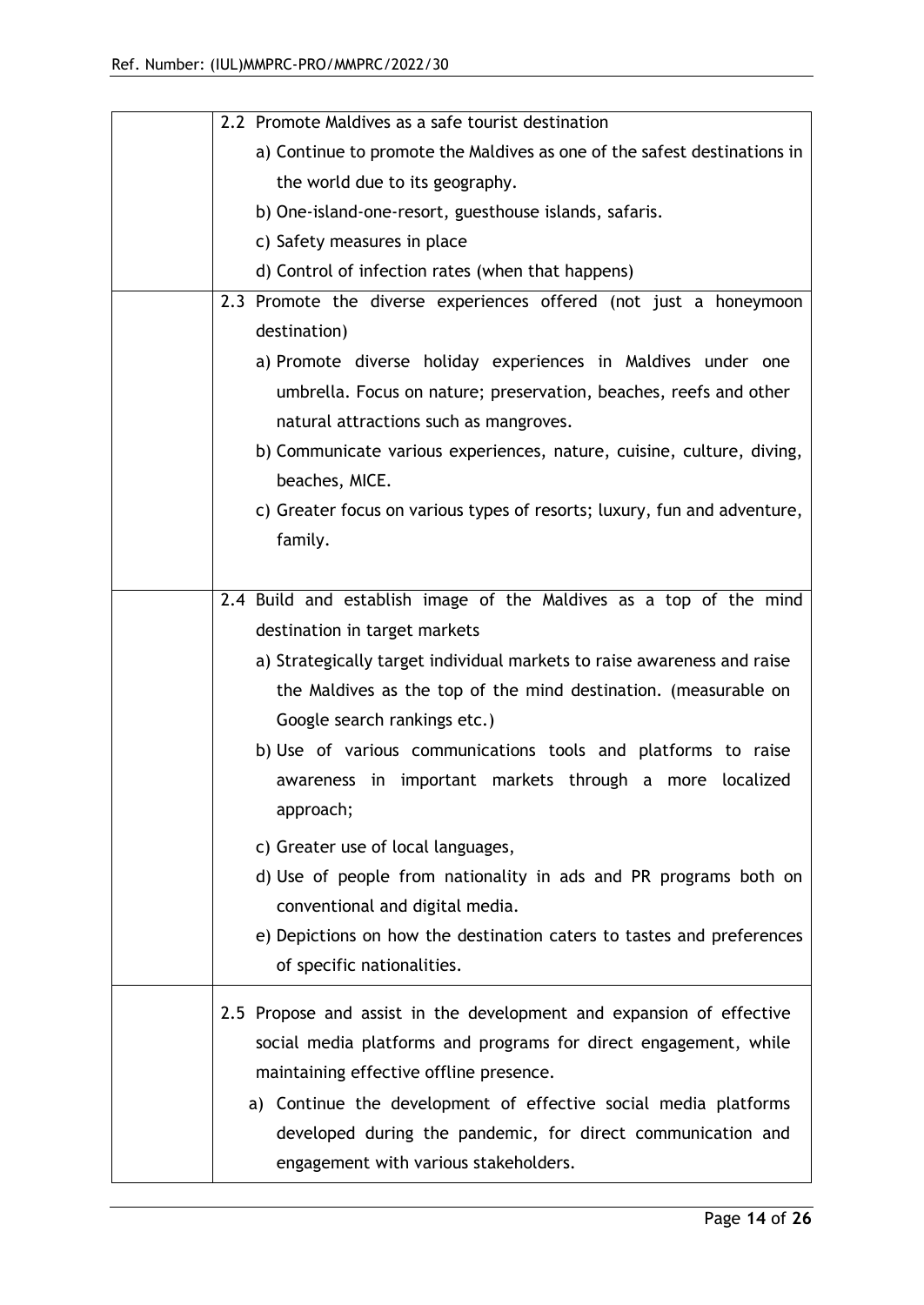|    | b) Webinars                                                                 |
|----|-----------------------------------------------------------------------------|
|    | c) Online press conferences                                                 |
|    | d) Engagement directly with travel agents in various countries              |
|    | e) Achieve the perfect balance between offline and online activities        |
|    | as the opportunity for offline activities increase, with the easing of      |
|    | restrictions imposed due to Covid-19 around the world.                      |
|    | 2.6 Promote strategic partnership with travel service providers.            |
|    | Identify effective partnerships with international travel and tourism<br>a) |
|    | stakeholders such as airlines and tour operators which serve the            |
|    | Maldives.                                                                   |
|    | Focused joint promotional activities with such stakeholders to boost<br>b)  |
|    | arrivals from specific source markets and for specific time periods.        |
|    | Drive towards uniform marketing themes with local industry<br>C)            |
|    | stakeholders.                                                               |
|    | 2.7 Maintaining the perfect balance between B2C and B2B promotional         |
|    | campaigns and activities.                                                   |
|    | a) Conduct scheduled online B2C destination specific and global             |
|    | campaigns throughout the year.                                              |
|    | b) Identify and organize effective offline B2C activities in various        |
|    | source markets.                                                             |
|    | c) Localize B2C online and offline campaigns to suit the source market      |
|    | in which activities are conducted.                                          |
|    | 2.8 Building greater capacity in MMPRC to conduct effective localized       |
|    | campaigns with emphasis on conducting activities in the local language      |
|    | of the source markets.                                                      |
|    | Creating the means to access language resources in the languages<br>a)      |
|    | of the main source markets such as Chinese, Russian, German,                |
|    | Italian, Japanese, Arabic and French.                                       |
| 3. | 3.1 Monthly market report (to be submitted before the end of the first      |
|    | week of every month). The report format should consist of two parts,        |
|    | a) Market report: (consisting of market research/intelligence               |
|    | information and current economic and market trends as well as               |
|    | competitor activity analysis) and                                           |
|    | b) Report and presentation of activities undertaken during the month        |
|    | such as:                                                                    |
|    | Brief summary of the meeting held with stakeholders and their               |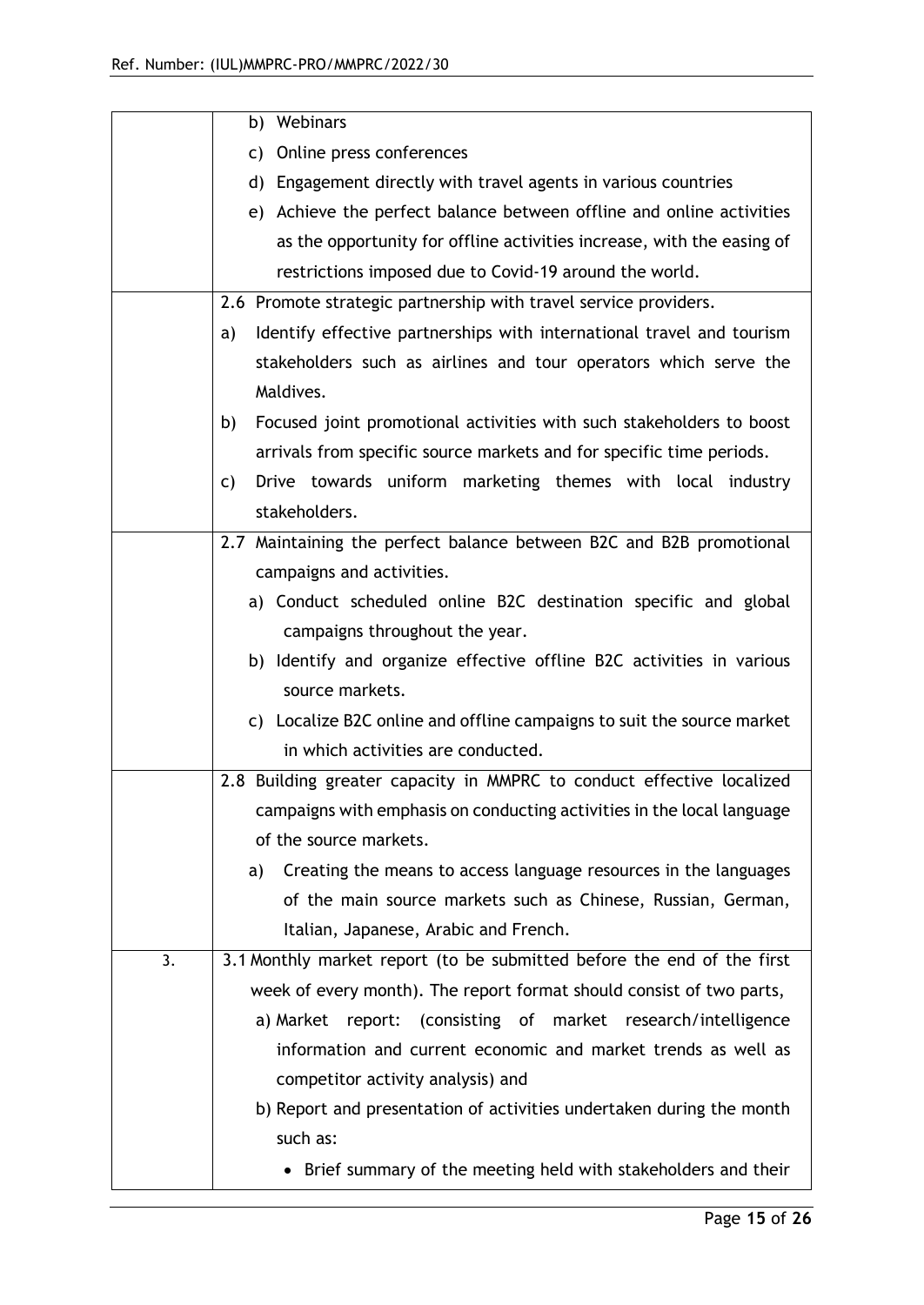|    | contact name email address, phone number and;                                    |
|----|----------------------------------------------------------------------------------|
|    | • trade-related activities undertaken by the Agency on behalf of                 |
|    | MMPRC, media clippings).                                                         |
|    | Metrics/ROI for each activity conducted and reach generated                      |
|    | through PR influence                                                             |
| 4. | Plan, coordinate and execute a minimum of 3 group familiarization trips          |
|    | (approximately 5 representatives in every group) and a stream of individual      |
|    | familiarization trips (as agreed in initial roll-out plan) throughout the        |
|    | contract period of 12 months. That is, 2 group media fam trips, 1 group          |
|    | number of<br>Travel<br>fam<br>trip<br>and<br>agreed<br>individual<br>agent<br>an |
|    | media/influencers/KOL/celebrity/blogger fam trips.                               |
|    |                                                                                  |
|    | Representative of PR agency to join group familiarization trips where            |
|    | necessary.                                                                       |
| 5. | Production & distribution of bi-monthly Newsletter and monthly press             |
|    | releases distributed to the media travel trade database. Database should         |
|    | include all major travel trade, mainstream news, travel trade and relevant       |
|    | tourism industry contacts.                                                       |
| 6. | Managing and updating a media and tour operator database for MMPRC.              |
|    | Databases should be shared with MMPRC at a mutually agreed date at the           |
|    | beginning of the contract and updated and shared every quarter. The              |
|    | database should be updated with all the information that is required             |
|    | by MMPRC. To share contact details of participants of events, sales calls,       |
|    | etc. held during the contract periods.                                           |
| 7. | PR Agency should monitor the media as part of regular monthly tasks,             |
|    | except for the cases where the PR Agency is requested to use a specialized       |
|    | monitoring firm by MMPRC in writing to carry out such monitoring outside         |
|    | the monthly scope of work. Media monitoring reports should identify PR           |
|    | generated articles (through news blasts/newsletters, familiarization trips       |
|    | and other means) and other clippings of the destination generated in the         |
|    | market, their reach and media value. Monitoring reports should give an           |
|    | analysis of general topics of interest about the destination in the market,      |
|    | identify positive vs. negative articles and include professional advice on       |
|    | recommended actions to diffuse negative impact to the destination that           |
|    | may arise. This report should be shared with MMPRC within the first 10 days      |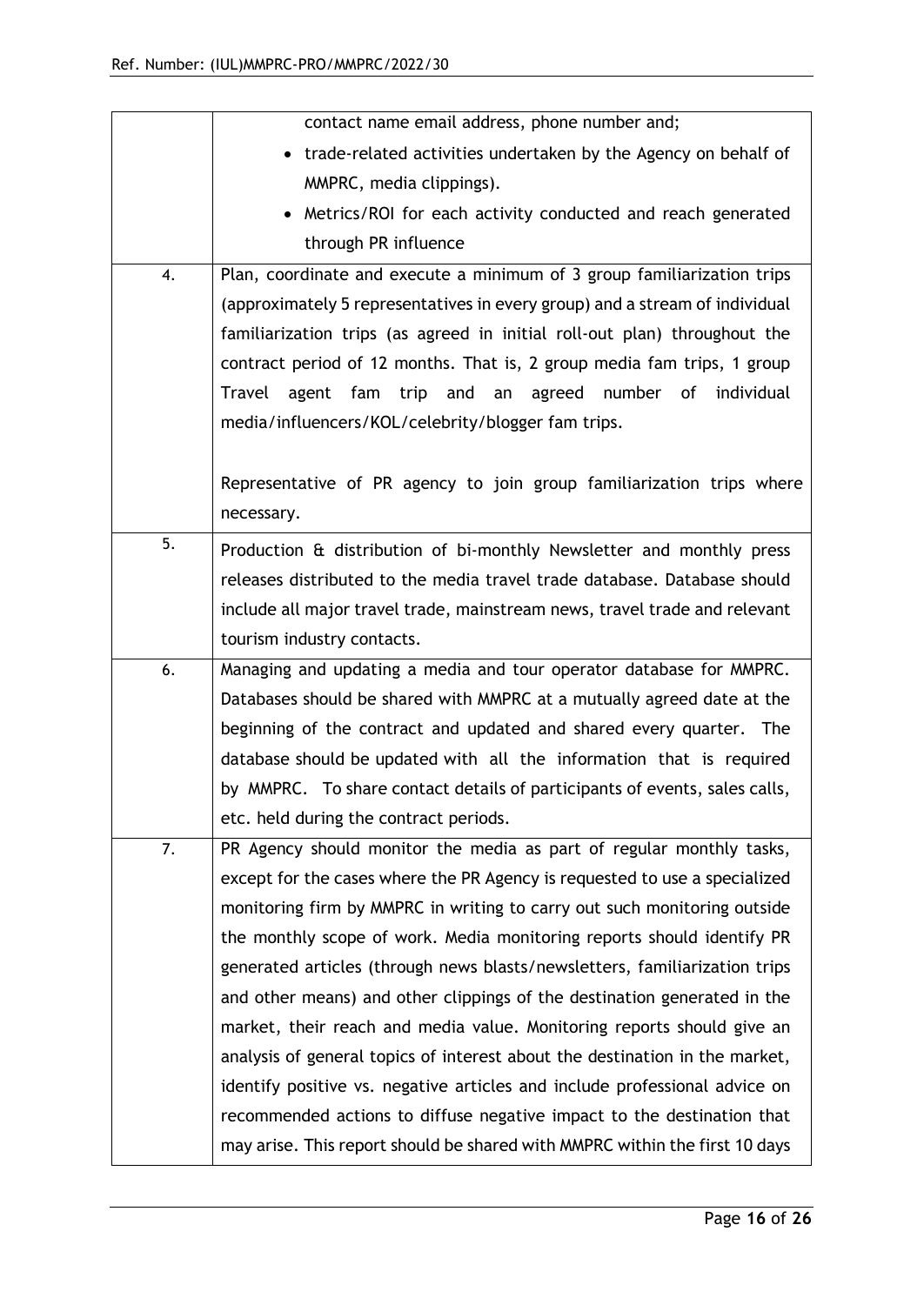|    | of each month.                                                               |
|----|------------------------------------------------------------------------------|
|    | Issues that need immediate addressing, especially that may cause negative    |
|    | rift to the destination image should be proactively addressed to MMPRC in    |
|    | a timely manner.                                                             |
| 8. | Attend, assist and represent Maldives in exhibitions/fairs in the target     |
|    | market, assist MMPRC to arrange meetings and interviews with travel          |
|    | professionals (tour ops/travel agents, airlines, hotel representatives,      |
|    | etc.) during travel trade fairs and follow-up on meetings conducted and      |
|    | other requests such as promotional material requests, etc.                   |
|    | In the event that MMPRC officials do not travel to the exhibition due to     |
|    | various reasons (such as restrictions to travel due to Covid-19 or due to    |
|    | any other unforeseen reason), PR should manage the stand and conduct         |
|    | activities throughout the exhibition on behalf of MMPRC.                     |
|    |                                                                              |
|    | No additional management costs should be charged to MMPRC. In the case       |
|    | of the event being held in a city other than the city where the agency       |
|    | office is located then MMPRC will bear the cost for food, lodging and        |
|    | transport. This cost should be pre-approved by MMPRC in writing.             |
|    |                                                                              |
|    | Database of all contacts established during the event including Name of      |
|    | person, title, Agency, address, phone number and email addresses, should     |
|    | be shared with MMPRC along with the follow up report within 10 working       |
|    | days after the close event.                                                  |
| 9. | Organize and manage a minimum of one Roadshow in multiple cities OR a        |
|    | marketing event approved by MMPRC based on the annual marketing plan         |
|    | for the target market within the year.                                       |
|    | All arrangements from planning to execution, including recommendation        |
|    | for potential cities, quotation options for various venues (venue hire, food |
|    | and beverage, AV, etc.), rate negotiations, internal travel options for      |
|    | Maldives officials and industry participants (travel itinerary, booking      |
|    | trains/airline, negotiating special rates at host hotels, booking hotels,    |
|    | provision of database of top travel trade invitees in each respective city   |
|    | prior to the event and invitations management should be conducted by         |
|    |                                                                              |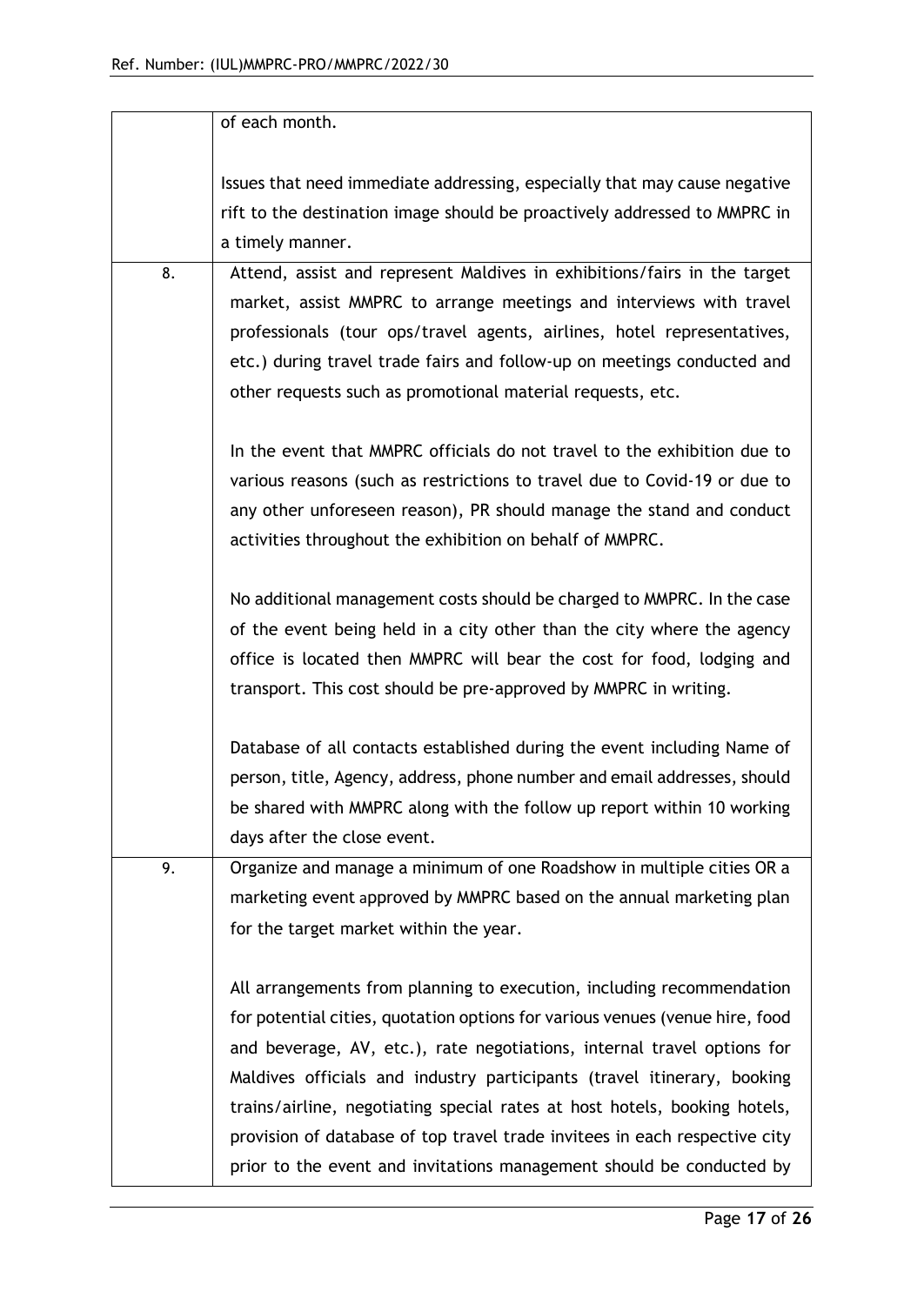| No additional management costs should be charged to MMPRC. In the case<br>of the event being held in a city other than the city where the agency<br>office is located then MMPRC will bear the cost for food, lodging and<br>transport. This cost should be pre-approved by MMPRC in writing. All costs<br>related to hosting the Roadshow will be borne by MMPRC.<br>Agency should provide a confirmed list of attendees for the roadshow (by<br>city) 2 weeks in advance of the date of the event, allowing Maldives<br>industry partners lead time to pre-schedule meetings as required.<br>Database of all contacts established during the event including Name of<br>person, title, Agency, address, phone number and email addresses, should<br>be shared with MMPRC along with the follow up report within 10 working<br>days after the close event.<br>A "Management Fee" can be applied to organize additional road shows or<br>marketing events. This management fee will have to be pre-approved in<br>writing by MMPRC.<br>Actively seek out opportunities in the market for promoting Maldives and<br>10.<br>advise MMPRC. Particular emphasis should be given to identifying<br>traditional PR opportunities to generate positive PR for the destination<br>through non-paid collaborations/barter arrangements and joint campaigns.<br>Minimum of two such high impact campaigns should be carried out<br>throughout the year within the retainer fee.<br>11.<br>Liaise with stakeholders including tour operators (online and offline) and<br>airlines to develop partnership opportunities and build relationships and<br>handle trade inquiries through establishment of effective information<br>service for the travel trade. The Agency should be able to answer questions<br>and fulfil inquiries on all Maldives aspects. Trade inquiries will be fulfilled<br>by distribution of digital information or fact sheets/brochures, product<br>news/information, videos, photos, slides and other content. |                                                                       |
|-------------------------------------------------------------------------------------------------------------------------------------------------------------------------------------------------------------------------------------------------------------------------------------------------------------------------------------------------------------------------------------------------------------------------------------------------------------------------------------------------------------------------------------------------------------------------------------------------------------------------------------------------------------------------------------------------------------------------------------------------------------------------------------------------------------------------------------------------------------------------------------------------------------------------------------------------------------------------------------------------------------------------------------------------------------------------------------------------------------------------------------------------------------------------------------------------------------------------------------------------------------------------------------------------------------------------------------------------------------------------------------------------------------------------------------------------------------------------------------------------------------------------------------------------------------------------------------------------------------------------------------------------------------------------------------------------------------------------------------------------------------------------------------------------------------------------------------------------------------------------------------------------------------------------------------------------------------------------------------------------------------------------------|-----------------------------------------------------------------------|
|                                                                                                                                                                                                                                                                                                                                                                                                                                                                                                                                                                                                                                                                                                                                                                                                                                                                                                                                                                                                                                                                                                                                                                                                                                                                                                                                                                                                                                                                                                                                                                                                                                                                                                                                                                                                                                                                                                                                                                                                                               |                                                                       |
|                                                                                                                                                                                                                                                                                                                                                                                                                                                                                                                                                                                                                                                                                                                                                                                                                                                                                                                                                                                                                                                                                                                                                                                                                                                                                                                                                                                                                                                                                                                                                                                                                                                                                                                                                                                                                                                                                                                                                                                                                               |                                                                       |
|                                                                                                                                                                                                                                                                                                                                                                                                                                                                                                                                                                                                                                                                                                                                                                                                                                                                                                                                                                                                                                                                                                                                                                                                                                                                                                                                                                                                                                                                                                                                                                                                                                                                                                                                                                                                                                                                                                                                                                                                                               |                                                                       |
|                                                                                                                                                                                                                                                                                                                                                                                                                                                                                                                                                                                                                                                                                                                                                                                                                                                                                                                                                                                                                                                                                                                                                                                                                                                                                                                                                                                                                                                                                                                                                                                                                                                                                                                                                                                                                                                                                                                                                                                                                               |                                                                       |
|                                                                                                                                                                                                                                                                                                                                                                                                                                                                                                                                                                                                                                                                                                                                                                                                                                                                                                                                                                                                                                                                                                                                                                                                                                                                                                                                                                                                                                                                                                                                                                                                                                                                                                                                                                                                                                                                                                                                                                                                                               |                                                                       |
|                                                                                                                                                                                                                                                                                                                                                                                                                                                                                                                                                                                                                                                                                                                                                                                                                                                                                                                                                                                                                                                                                                                                                                                                                                                                                                                                                                                                                                                                                                                                                                                                                                                                                                                                                                                                                                                                                                                                                                                                                               |                                                                       |
|                                                                                                                                                                                                                                                                                                                                                                                                                                                                                                                                                                                                                                                                                                                                                                                                                                                                                                                                                                                                                                                                                                                                                                                                                                                                                                                                                                                                                                                                                                                                                                                                                                                                                                                                                                                                                                                                                                                                                                                                                               | Actively seek out and propose a minimum of 2 (two) opportunities with |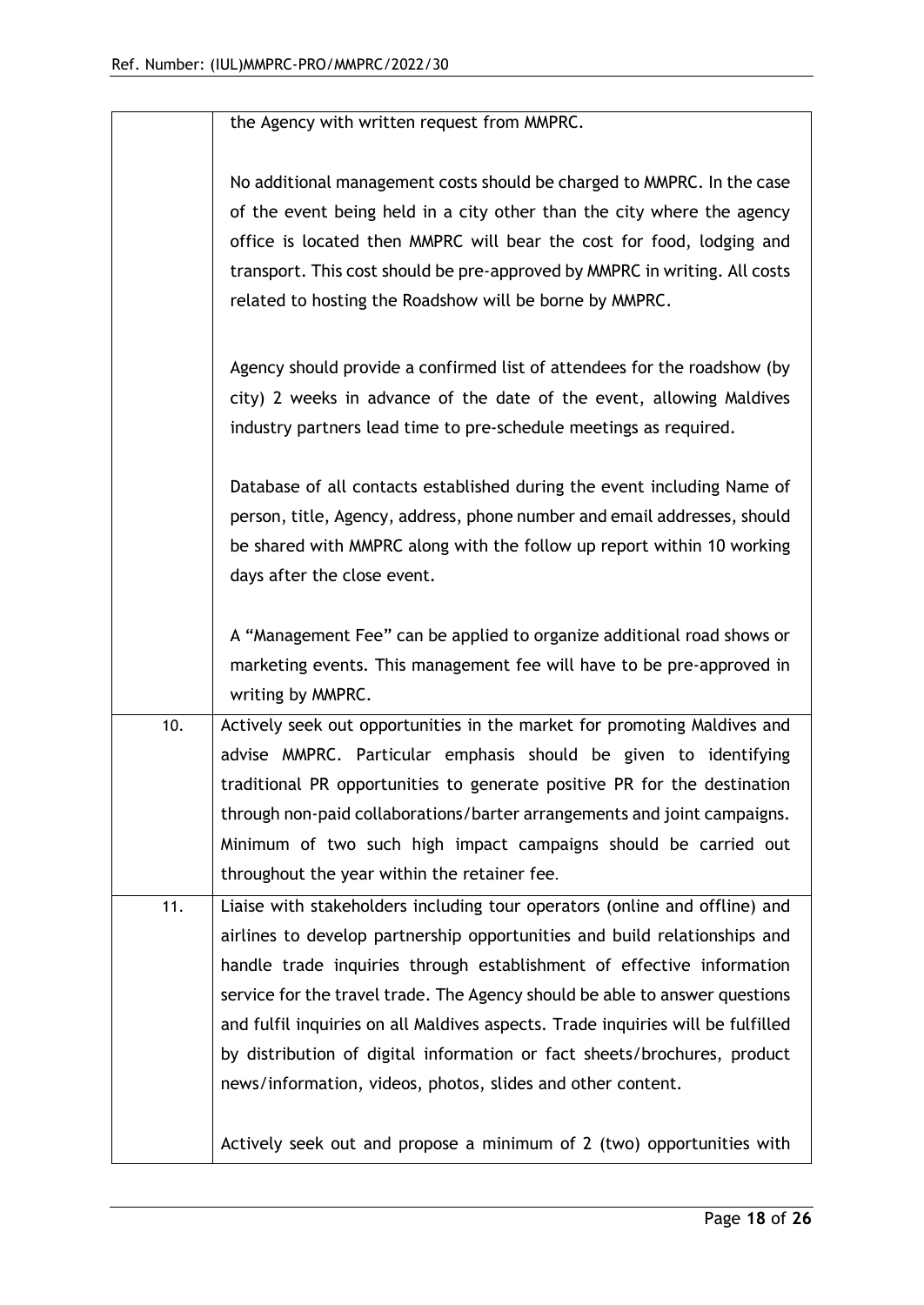|     | Airlines, at least 1 (one) for non- paid joint collaborations (e.g.: social   |
|-----|-------------------------------------------------------------------------------|
|     | media updates/campaigns, familiarization trip support in return for           |
|     | exposure).                                                                    |
| 12. | Assist MMPRC with Agency-know-how to establish and maintain close             |
|     | contact to all sectors of the travel trade industry such as tour operators,   |
|     | travel agencies, airlines, incentive and congress organizers, major           |
|     | commercial accounts and other potential organizations.                        |
| 13. | Maintain media relations and actively pitch to relevant media on a regular    |
|     | basis to generate positive coverage of the Maldives.                          |
| 14. | Suggest most appropriate media to be selected for destination promotion       |
|     | and purchase media slots on behalf of MMPRC (where advised) for Agent         |
|     | rates and coordination with MMPRC in executing the task. Assistance should    |
|     | be provided in the content development, specifically is required in the       |
|     | localized language. Messaging and creatives will be provided by MMPRC.        |
| 15. | Propose roll-out campaign for the market for a period of one year in line     |
|     | with the marketing strategies, assist MMPRC through professional guidance     |
|     | to identify the most relevant tactical plan for the year and assist in        |
|     | executing the various activities (as advised and approved by MMPRC).          |
| 16. | Serve as a liaison office in the target market between MMPRC/local            |
|     | tourism related companies and Respective travel trade and tourism             |
|     | industry at large of the target market.                                       |
|     |                                                                               |
|     | Type of inquiries received, liaisons, and recommendations for efficiency      |
|     | and improvement should be specified in the reports.                           |
| 17. | Assignment of dedicated telephone number and email address for                |
|     | "Maldives" PR and travel trade inquiries. All communications should be via    |
|     | email address created within the visit Maldives domain provided by MMPRC.     |
| 18. | Organize in-house or virtual presentations with the most important tour       |
|     | operators and incentive houses (minimum 4 group presentations per year)       |
|     | to increase Maldives awareness, push destination interest for sales and       |
|     | communicate the latest news updates with presentations.                       |
|     |                                                                               |
|     | If the situation allows, these meetings are to be organized at the respective |
|     | tour operator offices. This allows reach to all key personnel of the agency   |
|     | in one session (average of 10/20 people).                                     |
|     |                                                                               |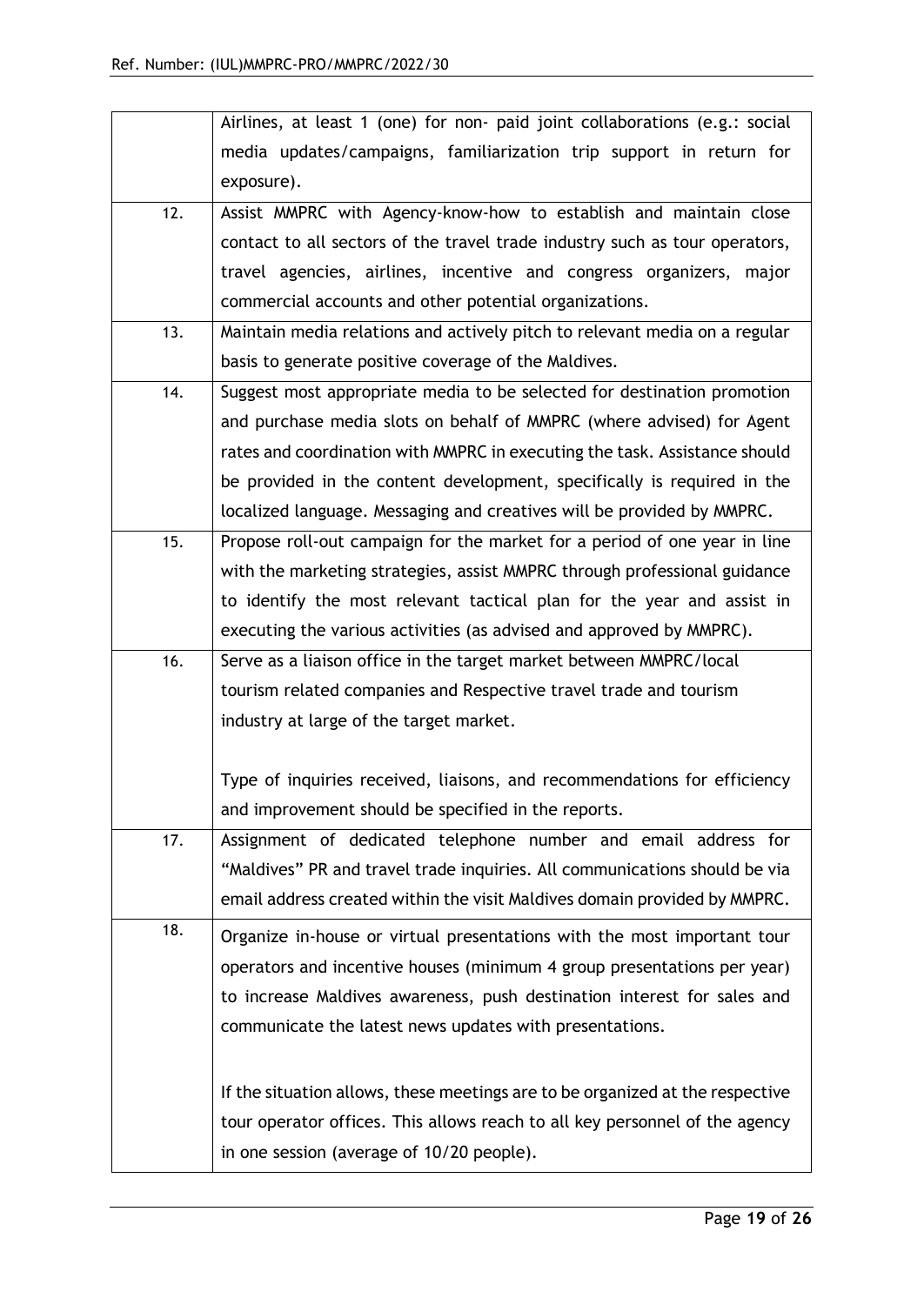| 19. | Sales calls & meetings with;                                                 |
|-----|------------------------------------------------------------------------------|
|     | tour operators featuring the Maldives to push sales and include all<br>a)    |
|     | product segments in the brochure                                             |
|     | b) other potential tour operators to encourage them to include the           |
|     | destination in their brochure and for more people to sell the                |
|     | Maldives                                                                     |
| 20. | Sales calls & meetings with scheduled airlines and charter companies         |
|     | servicing the Maldives to develop partnership opportunities and mediate      |
|     | connection between MMPRC with potential airlines to start charter            |
|     | operations or schedule flights to Maldives (various regional airports).      |
| 21. | Postage of brochures to travel trade contacts (tour ops, travel agents,      |
|     | airlines, etc.) This will have to be pre-approved and the list of posted     |
|     | brochures to be sent to MMPRC by email.                                      |
| 22. | Conduct a bi-annual review / tour operator audit to relate the changing TO   |
|     | landscape, identify number of tour operators featuring the Maldives in       |
|     | their brochure and how PR intervention has led to increase in this number.   |
|     | This comprehensive study should feature the tour operators/product           |
|     | managers' full contact name and address, the content of the packages         |
|     | (number of room nights, category, prices, etc.) of the featured products     |
|     | (resorts/guest houses/liveaboards/hotels), connecting airlines against a     |
|     | clear picture of competitors featured and how Maldives can gain an edge.     |
| 23. | Organization of an annual media event independently or in conjunction        |
|     | with major events held in the target market. The purpose of this event is    |
|     | to provide news about the destination and to maintain a close relationship   |
|     | with the media. This should be proposed as a component of the annual         |
|     | campaign activities and approved by MMPRC. Costs for hosting the event       |
|     | will be borne by MMPRC.                                                      |
| 24. | Develop content plan, manage and run campaigns on Visit Maldives             |
|     | dedicated social accounts in localized language to the target market         |
|     | throughout the year to achieve pre-set KPIs. Costs related to                |
|     | boosting and campaigns will be borne by MMPRC.                               |
| 25. | A management fee of not more than USD 1,200 per month can be charged         |
|     | by the Agency to promote the Maldives in all social media platforms in their |
|     | respective language other than the social media platforms of MMPRC. This     |
|     | should include a minimum of 1 post daily and for boosting the social media   |
|     | handles in local language. The actual cost has to be pre-approved in writing |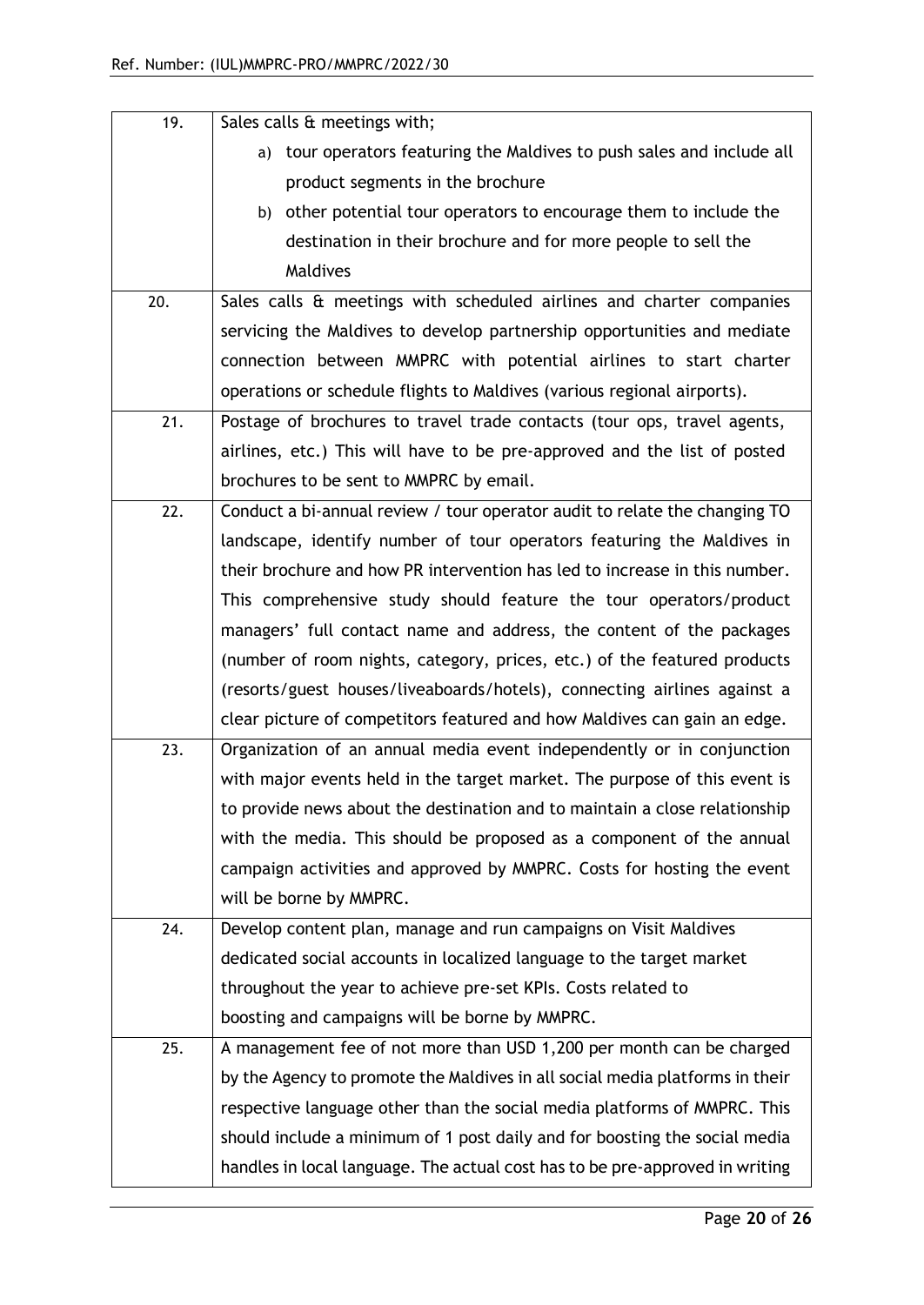|     | with MMPRC.                                                                                 |  |  |
|-----|---------------------------------------------------------------------------------------------|--|--|
| 26. | Measuring success: Recommend and develop a "measure of success"                             |  |  |
|     | for the annual PR and Trade plan.                                                           |  |  |
| 27. | Monthly meetings of all PR representatives with MMPRC in the Maldives                       |  |  |
|     | on a pre-scheduled date by MMPRC as a web conference. The objective                         |  |  |
|     | of the meeting would be for all PR representatives of the destination to                    |  |  |
|     | meet and exchange views and to;                                                             |  |  |
|     | a) Understand MMPRC's overall destination marketing directive,                              |  |  |
|     | b) Educate about the latest product information and new                                     |  |  |
|     | developments in the destination,                                                            |  |  |
|     | c) Share information about the individual market situations,                                |  |  |
|     | d) How to streamline work in spreading consistent PR message across<br>the markets of focus |  |  |
|     | e) Discuss on how to effectively address possible challenges in                             |  |  |
|     | implementing most effective PR and trade strategy for the                                   |  |  |
|     | destination and                                                                             |  |  |
|     | How to measure the return on investment<br>f)                                               |  |  |
|     | Present current issues and suggestion on how it can be solved<br>g)                         |  |  |
|     | Respective PR Agency should present an overview of the respective                           |  |  |
|     | market with latest information and suggested plan for Maldives together                     |  |  |
|     | with justification as to why particular activities were chosen as well as                   |  |  |
|     | suggestions on how to effectively measure ROI of each activity and                          |  |  |
|     | current issues in the market with suggestions on how it can be solved.                      |  |  |
| 28. | Translation and Proof reading of materials such as, but not limited                         |  |  |
|     | to: newsletters, press releases, social media posts, destination guides                     |  |  |
|     | provided by MMPRC to the respective language of the PR.                                     |  |  |
| 29. | Appoint an Account Manager. The Account Manager should have a                               |  |  |
|     | minimum of 2 years' experience.                                                             |  |  |
|     | Scope of work during a crisis                                                               |  |  |
| 1.  | The agency should pro-actively monitor and be the first to alert MMPRC                      |  |  |
|     | on possible crisis situations which result in negative publicity to the                     |  |  |
|     | destination. Timely action, professional advice on minimizing the impact,                   |  |  |
|     | formulation of action plan and implementation as advised by MMPRC                           |  |  |
|     | should be included in crisis management.                                                    |  |  |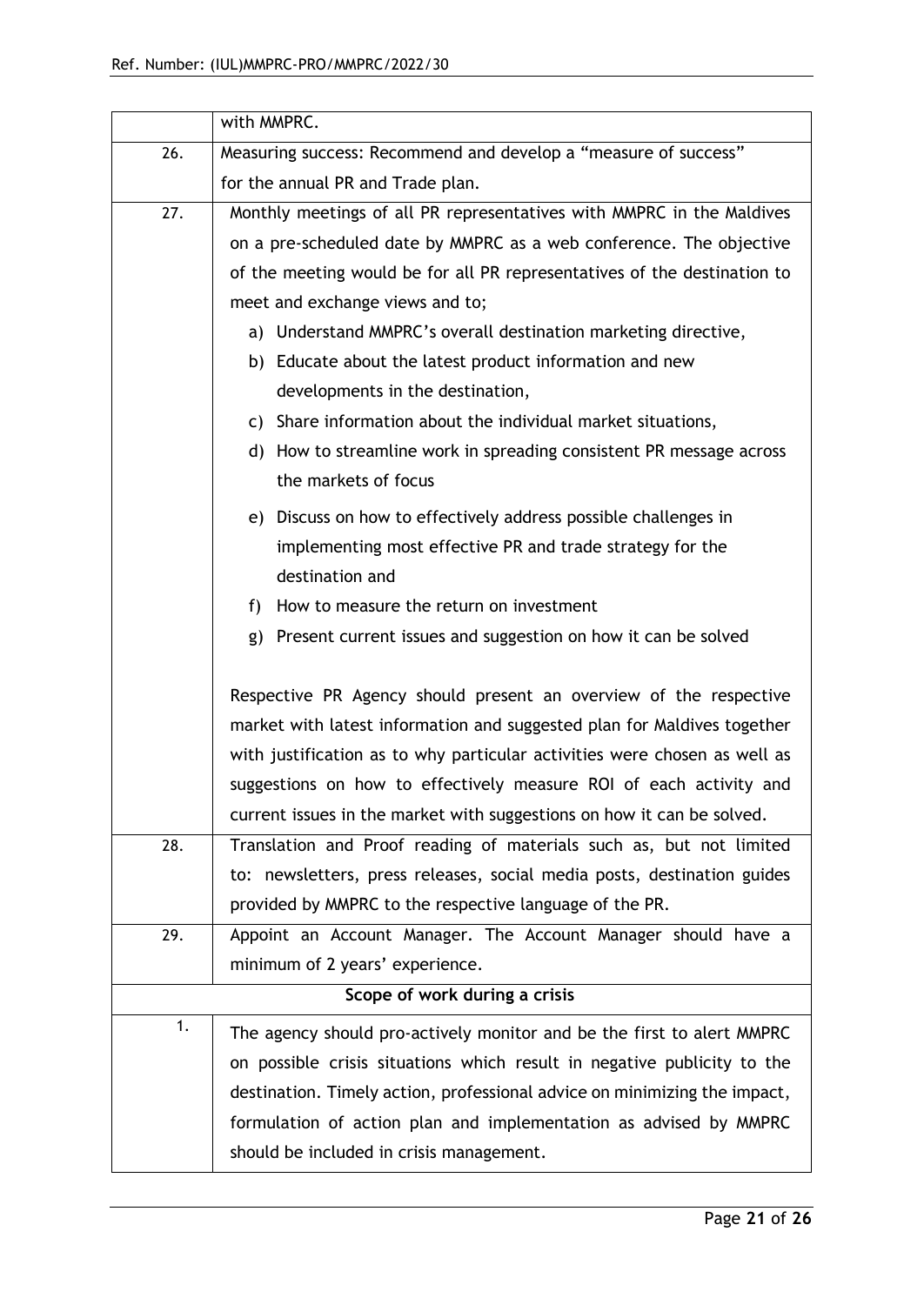| 2. | General crisis management should include daily media monitoring,           |
|----|----------------------------------------------------------------------------|
|    | preparation of PR statements and proactive timely reporting in cases of    |
|    | concern within the current scope and retainer fee. In the event of a major |
|    | incident the implementation of plan and extensive media monitoring work,   |
|    | reporting, communication with stakeholders, press formulation and          |
|    | distribution, etc can be invoiced separately with prior written approval   |
|    | from MMPRC.                                                                |
| 3. | For major crisis an hourly rate should be charged, and this has to be      |
|    | mentioned in the cost breakdown provided in the proposal.                  |
| 4. | 4.1 Additional Information                                                 |
|    |                                                                            |
|    | price quoted by the bidder should include all the<br>a) The                |
|    | aforementioned activities mentioned in the scope and general crisis        |
|    | management. MMPRC should not be borne to pay any additional                |
|    | charge.                                                                    |
|    | b) The shortlisted parties shall make a presentation of 10 minutes with    |
|    | an additional 15 minutes for Q&A.                                          |
|    |                                                                            |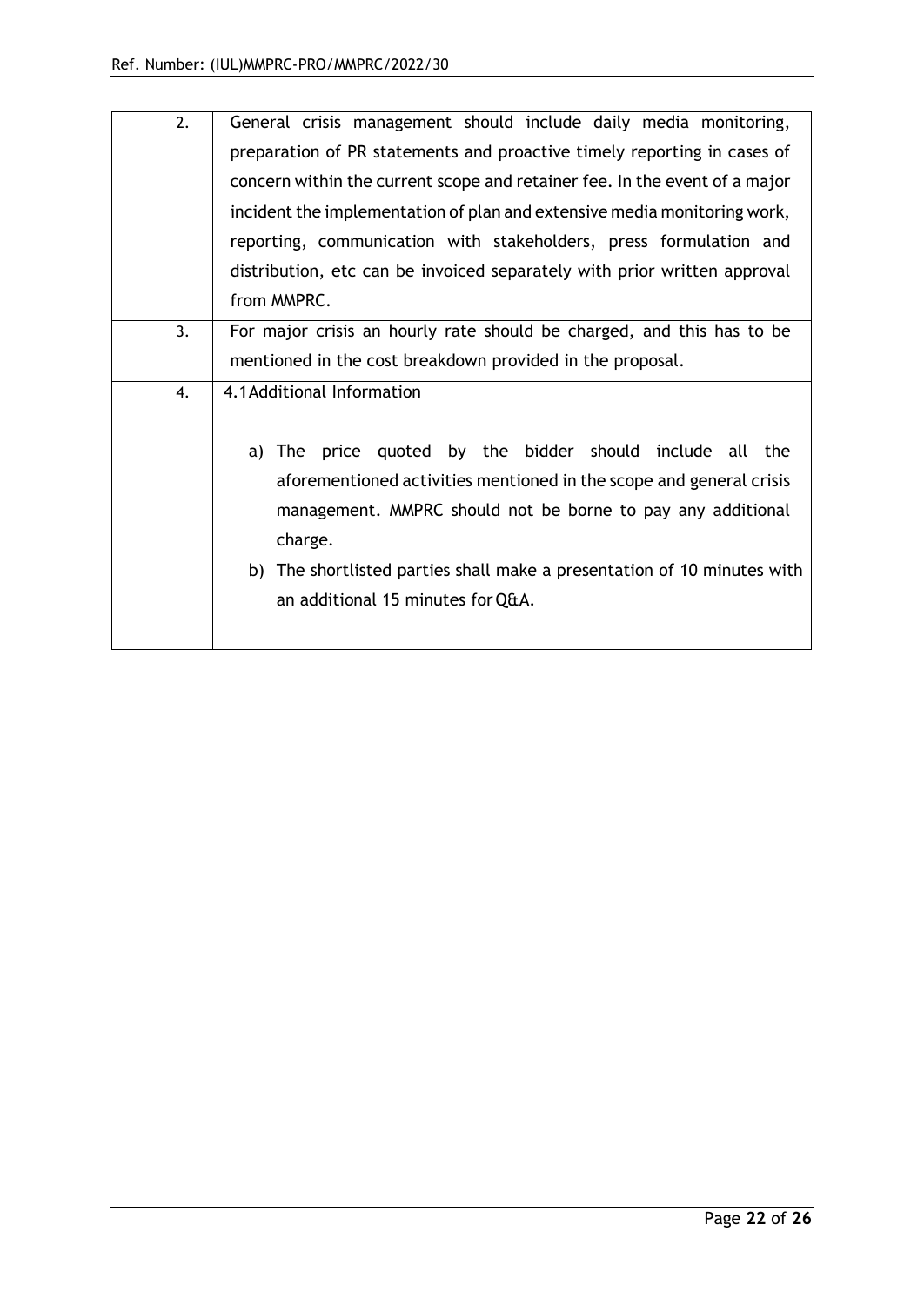| Section 4 - Contract Price & Payment Terms                                                                                                                                                                                                                                                                                                                                                                                                                                                                                                                                                                                                                                                                                                                                                                                                                                                                                                                                                                                                                                                         |                  |
|----------------------------------------------------------------------------------------------------------------------------------------------------------------------------------------------------------------------------------------------------------------------------------------------------------------------------------------------------------------------------------------------------------------------------------------------------------------------------------------------------------------------------------------------------------------------------------------------------------------------------------------------------------------------------------------------------------------------------------------------------------------------------------------------------------------------------------------------------------------------------------------------------------------------------------------------------------------------------------------------------------------------------------------------------------------------------------------------------|------------------|
|                                                                                                                                                                                                                                                                                                                                                                                                                                                                                                                                                                                                                                                                                                                                                                                                                                                                                                                                                                                                                                                                                                    |                  |
| Payment will be made by MMPRC in the manner set out below;<br>1.                                                                                                                                                                                                                                                                                                                                                                                                                                                                                                                                                                                                                                                                                                                                                                                                                                                                                                                                                                                                                                   |                  |
| 1.1<br>In consideration of this Agreement, MMPRC will pay the Agency a monthly retainer<br>fee USD for PR and Trade activities excluding the withholding tax during the<br>period of agreement. Payment of Representation Fee shall be executed within 30<br>working days of Maldives Post Exchange of formal contract. In addition, MMPRC<br>hereby agrees to compensate the Agency for other charges and expenses as agreed<br>by both the parties.                                                                                                                                                                                                                                                                                                                                                                                                                                                                                                                                                                                                                                              |                  |
| The Agency will be compensated for its services by MMPRC upon an agreed schedule<br>1.2<br>of payments (including, without limitation, the scheduled contained in Section 1.1<br>hereof), including pre-approved expenses. All expenses including out of pocket<br>expenses shall be approved in advance in writing.                                                                                                                                                                                                                                                                                                                                                                                                                                                                                                                                                                                                                                                                                                                                                                               |                  |
| Invoices will be paid on a monthly basis, following MMPRC's receipt and approval<br>1.3<br>of the monthly status report and appropriate supporting documentation.                                                                                                                                                                                                                                                                                                                                                                                                                                                                                                                                                                                                                                                                                                                                                                                                                                                                                                                                  |                  |
| Activities arranged during major crisis must be invoiced separately with prior<br>1.4<br>from MMPRC.<br>approval                                                                                                                                                                                                                                                                                                                                                                                                                                                                                                                                                                                                                                                                                                                                                                                                                                                                                                                                                                                   |                  |
| Third Party Costs; Third Party Costs incurred on behalf of MMPRC shall be approved<br>1.5<br>in writing by MMPRC in advance. The agency will provide an estimate and quotation<br>so that payment can be provided to the Agency in advance of the date due to the<br>third party. For the purpose of this clause, Third Party Costs may include, but not<br>limited to venue rentals; outside staff hire (e.g. MCs, celebrities, models, dancers,<br>photographers, videographers, translators, guides, hostesses, drivers, etc.);<br>hardware production costs; audio-visual equipment rental;<br>mechanical production; bulk printing; display materials; mail-drop services;<br>itemised long distance phone calls; entertainment, travel and accommodation for<br>the Agency's staff; outside supplier costs; photography; premiums; rights; talent;<br>bulk photocopying; bulk notional or international postage or couriers; any and all<br>services purchased from outside of the Agency; and any and all other components<br>of the public relations program not included in the Services. | finished<br>art; |
| Payment shall be in US Dollar/s with the mode of payment to be telegraphic<br>1.6<br>transferred to designated bank account upon receiving the invoices.                                                                                                                                                                                                                                                                                                                                                                                                                                                                                                                                                                                                                                                                                                                                                                                                                                                                                                                                           |                  |
| No Commission will be paid for the General Marketing and Promotional Expenses<br>1.7<br>or for the handling charges.                                                                                                                                                                                                                                                                                                                                                                                                                                                                                                                                                                                                                                                                                                                                                                                                                                                                                                                                                                               |                  |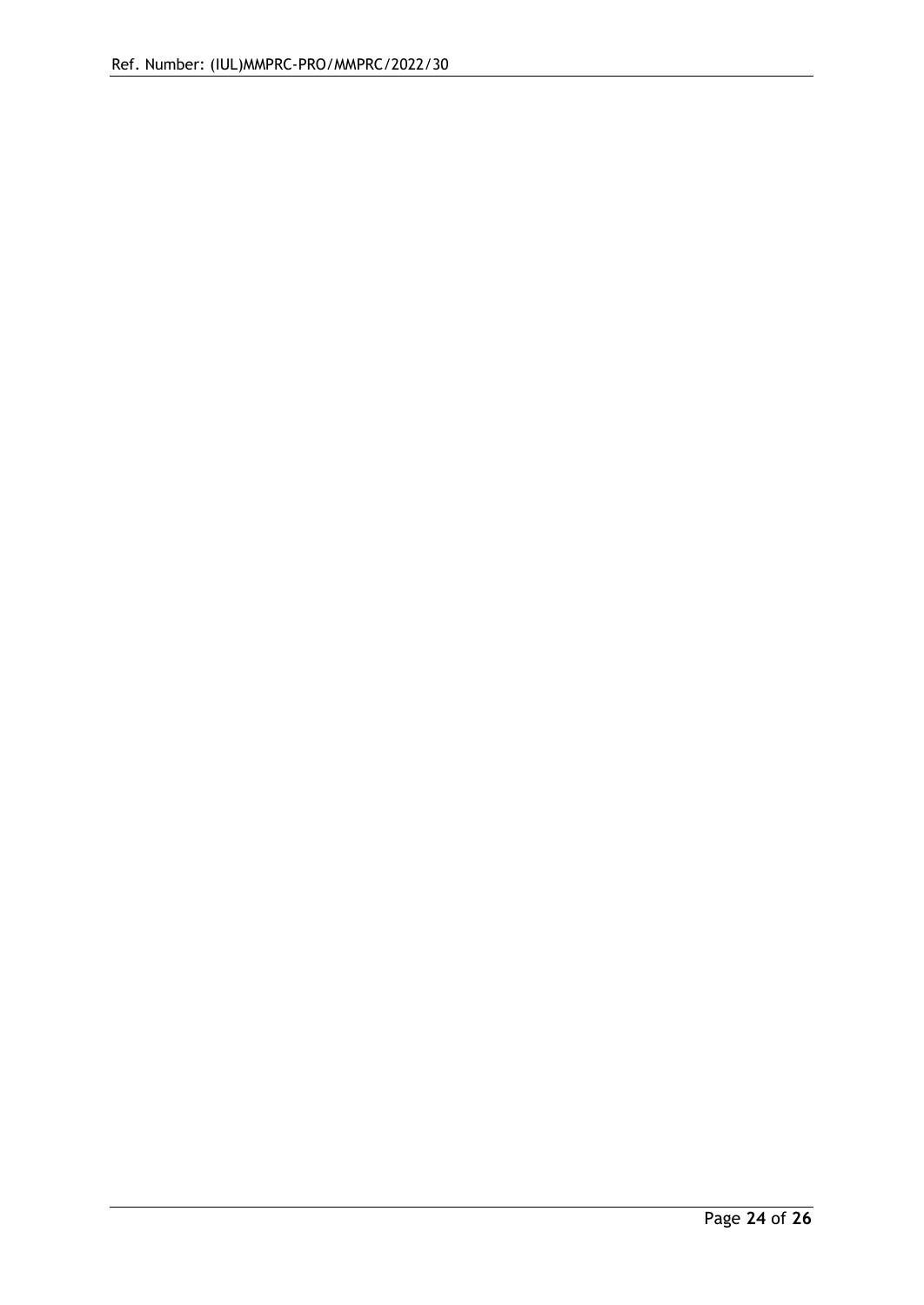| Tel. Nullibel. (IUL)MWFRC-PRO/MWFRC/ZUZZ/30                                                                                   |                                                         |                                                                                                                                                                                                                                                                                                                                        |                 |                             |
|-------------------------------------------------------------------------------------------------------------------------------|---------------------------------------------------------|----------------------------------------------------------------------------------------------------------------------------------------------------------------------------------------------------------------------------------------------------------------------------------------------------------------------------------------|-----------------|-----------------------------|
|                                                                                                                               |                                                         | Section 5 - Cover Letter                                                                                                                                                                                                                                                                                                               |                 |                             |
| The Managing Director,<br>H. Zonaria, 2nd Floor,<br>Boduthakurufaanu Magu, Male'<br>Republic of Maldives<br>Dear Sir,<br>Bid. | Maldives Marketing and Public Relations Corporation     | Sub: Bid to hire an Agency to represent Maldives in JAPAN for 1 year.<br>Having examined all the information provided, we the undersigned offer to represent<br>Maldives in JAPAN as per the requirements of the RFP (the "Works") as set out in this<br>We agree to undertake and complete the Work for a monthly retainer fee of USD |                 |                             |
|                                                                                                                               | of the Contract Price is provided below;<br>Description | subjected to deduction of 10% as Withholding Tax). A summary of the annual breakdown                                                                                                                                                                                                                                                   |                 | Fee $(5)$                   |
|                                                                                                                               |                                                         |                                                                                                                                                                                                                                                                                                                                        |                 |                             |
| <b>Monthly Retainer Fee</b>                                                                                                   |                                                         |                                                                                                                                                                                                                                                                                                                                        |                 |                             |
|                                                                                                                               | Major crisis management fee (per hour rate)             |                                                                                                                                                                                                                                                                                                                                        |                 |                             |
| Name                                                                                                                          | Qualification                                           | Note: 10% Withholding Tax will be deducted from the total invoice amount. This<br>applies to both monthly retainer fee and major crisis.<br>The details of the key personnel who shall undertake the Works are provided below;<br>Designation                                                                                          | number of years | <b>Experience including</b> |
| Work.<br>Registered Office Address                                                                                            |                                                         | leader, who shall oversee the Work and liaise with MMPRC on all matters related to the                                                                                                                                                                                                                                                 |                 |                             |